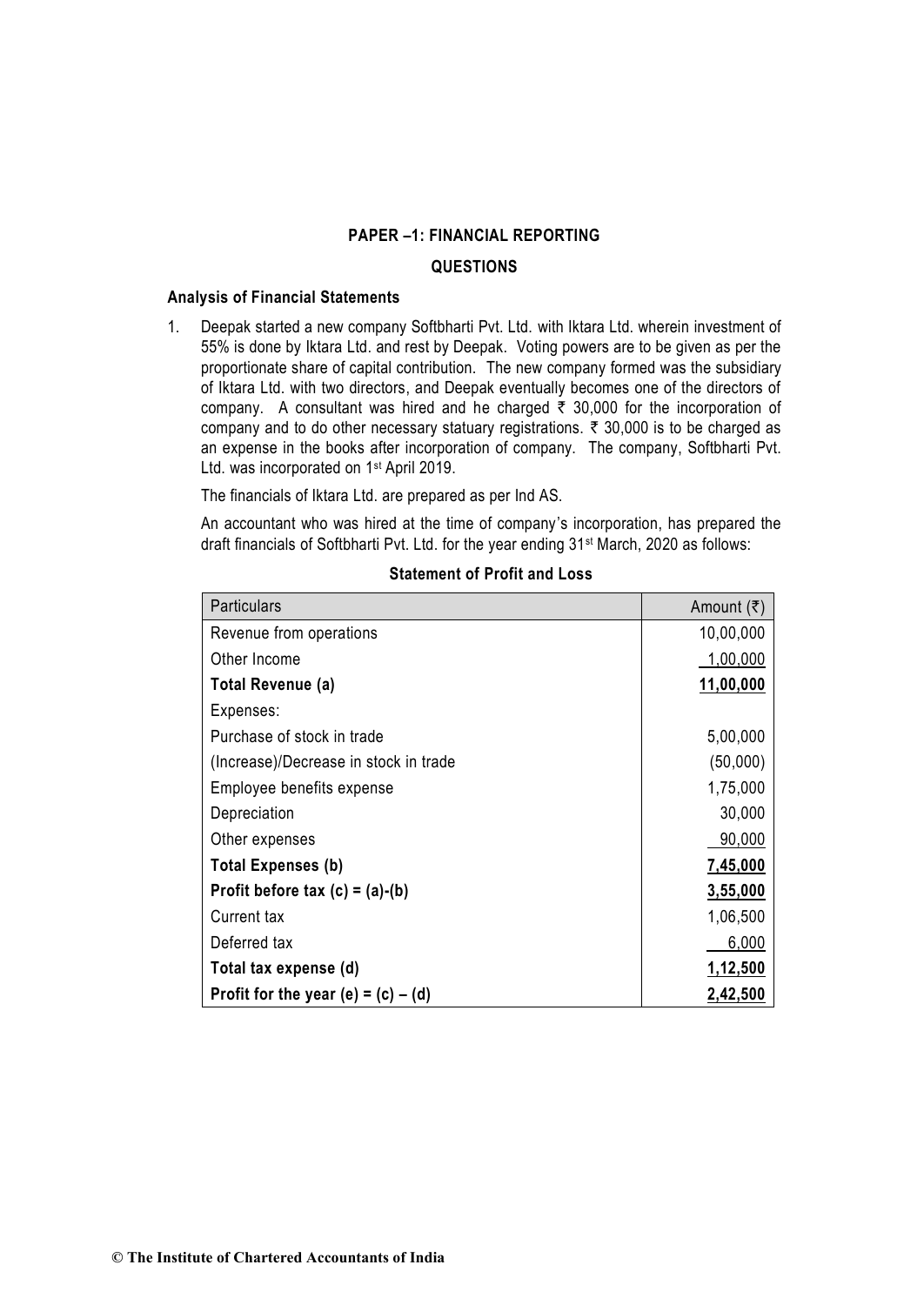|              | Particulars   |                                     | Amount (₹) |
|--------------|---------------|-------------------------------------|------------|
|              |               | <b>EQUITY AND LIABILITIES</b>       |            |
| (1)          |               | Shareholders' Funds                 |            |
|              | (a)           | <b>Share Capital</b>                | 1,00,000   |
|              | (b)           | Reserves & Surplus                  | 2,27,500   |
| (2)          |               | <b>Non-Current Liabilities</b>      |            |
|              | (a)           | Long Term Provisions                | 25,000     |
|              | (b)           | Deferred tax liabilities            | 6,000      |
| (3)          |               | <b>Current Liabilities</b>          |            |
|              | (a)           | <b>Trade Payables</b>               | 11,000     |
|              | (b)           | <b>Other Current Liabilities</b>    | 45,000     |
|              | (c)           | <b>Short Term Provisions</b>        | 1,06,500   |
| <b>TOTAL</b> |               |                                     | 5,21,000   |
|              |               |                                     |            |
|              | <b>ASSETS</b> |                                     |            |
| (1)          |               | <b>Non Current Assets</b>           |            |
|              | (a)           | Property, plant and equipment (net) | 1,00,000   |
|              | (b)           | Long-term Loans and Advances        | 40,000     |
|              | (c)           | <b>Other Non Current Assets</b>     | 50,000     |
| (2)          |               | <b>Current Assets</b>               |            |
|              | (a)           | <b>Current Investment</b>           | 30,000     |
|              | (b)           | Inventories                         | 80,000     |
|              | (c)           | <b>Trade Receivables</b>            | 55,000     |
|              | (d)           | Cash and Bank Balances              | 1,15,000   |
|              | (e)           | <b>Other Current Assets</b>         | 51,000     |
| <b>TOTAL</b> |               |                                     | 5,21,000   |

# **Balance Sheet**

Additional information of Softbharti Pvt Ltd.:

i. Deferred tax liability of  $\bar{\tau}$  6,000 is created due to following temporary difference:

Difference in depreciation amount as per Income tax and Accounting profit

ii. There is only one property, plant and equipment in the company, whose closing balance as at 31st March, 2020 is as follows: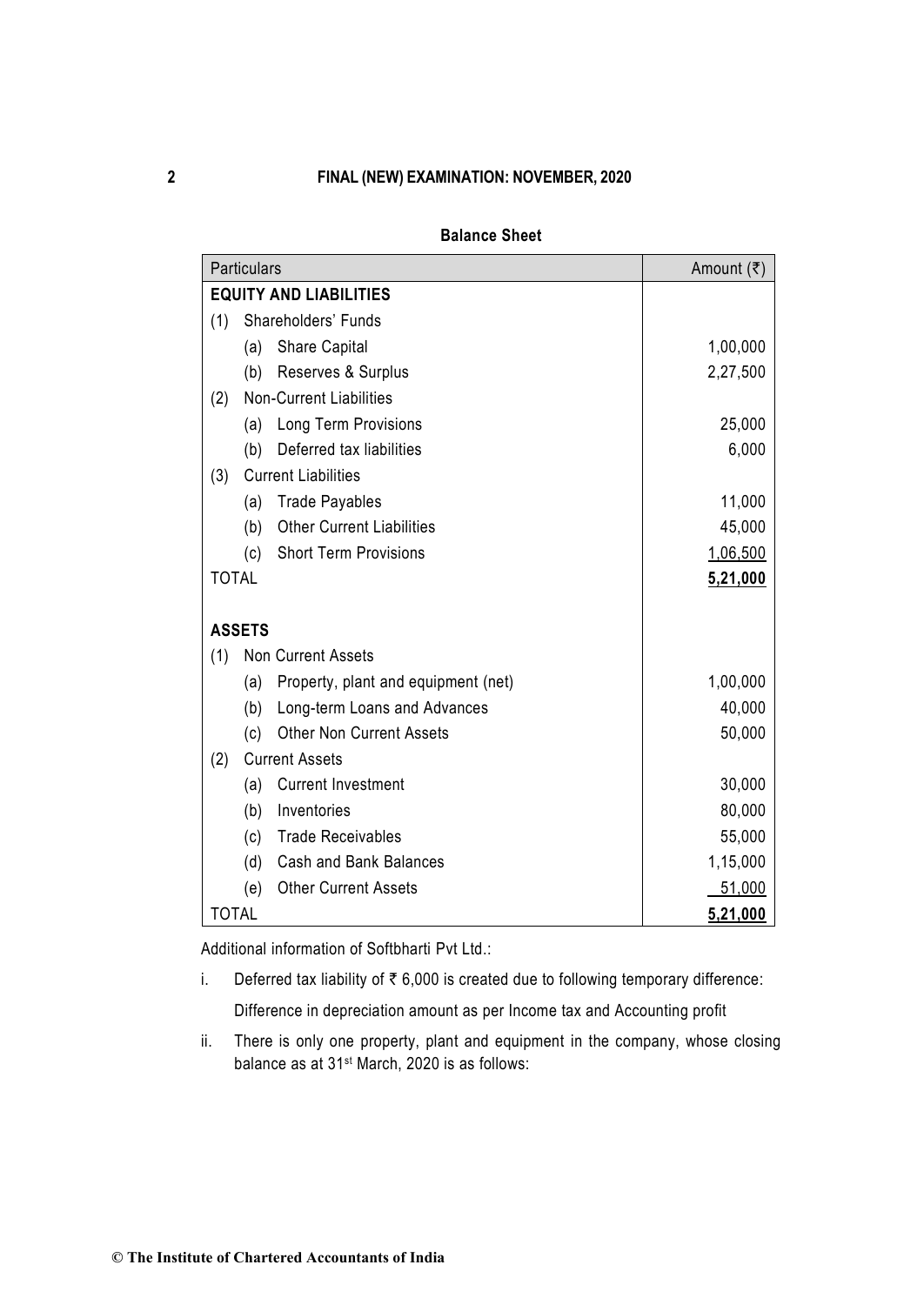| Asset description                                | As per Books | As per Income tax |
|--------------------------------------------------|--------------|-------------------|
| Property, plant and equipment $\vert$ ₹ 1,00,000 |              | $\sqrt{7}$ 80,000 |

- iii. Pre incorporation expenses are deductible on straight line basis over the period of five years as per Income tax. However, the same are immediately expensed off in the books.
- iv. Current tax is calculated at 30% on PBT  $\bar{\tau}$  3,55,000 without doing any adjustments related to Income tax. The correct current tax after doing necessary adjustments of allowances / disallowances related to Income tax comes to  $\bar{\tau}$  1,25,700.
- v. After the reporting period, the directors have recommended dividend of  $\bar{\tau}$  15,000 for the year ending 31st March, 2020 which has been deducted from reserves and surplus. Dividend payable of  $\bar{\tau}$  15,000 has been grouped under 'other current liabilities' alongwith other financial liabilities.
- vi. There are 'Government statuary dues' amounting to  $\bar{\tau}$  15,000 which are grouped under 'other current liabilities'.
- vii. The capital advances amounting to  $\bar{\tau}$  50,000 are grouped under 'Other non-current assets'.
- viii. Other current assets of  $\bar{\tau}$  51,000 comprise Interest receivable from trade receivables.
- ix. Current investment of  $\bar{\tau}$  30,000 is in shares of a company which was done with the purpose of trading; current investment has been carried at cost in the financial statements. The fair value of current investment in this case is  $\bar{\tau}$  50,000 as at 31st March, 2020.
- x. Actuarial gain on employee benefit measurements of  $\bar{\tau}$  1,000 has been omitted in the financials of Softbharti private limited for the year ending 31<sup>st</sup> March, 2020.

The financial statements for financial year 2019-2020 have not been yet approved.

You are required to ascertain that whether the financial statements of Softbharti Pvt. Ltd. are correctly presented as per the applicable financial reporting framework. If not, prepare the revised financial statements of Softbharti Pvt. Ltd. after the careful analysis of mentioned facts and information.

### **Ind AS 28**

2. On 1st April 2019, Investor Ltd. acquires 35% interest in another entity, XYZ Ltd. Investor Ltd. determines that it is able to exercise significant influence over XYZ Ltd. Investor Ltd. has paid total consideration of  $\bar{\tau}$  47,50,000 for acquisition of its interest in XYZ Ltd. At the date of acquisition, the book value of XYZ Ltd.'s net assets was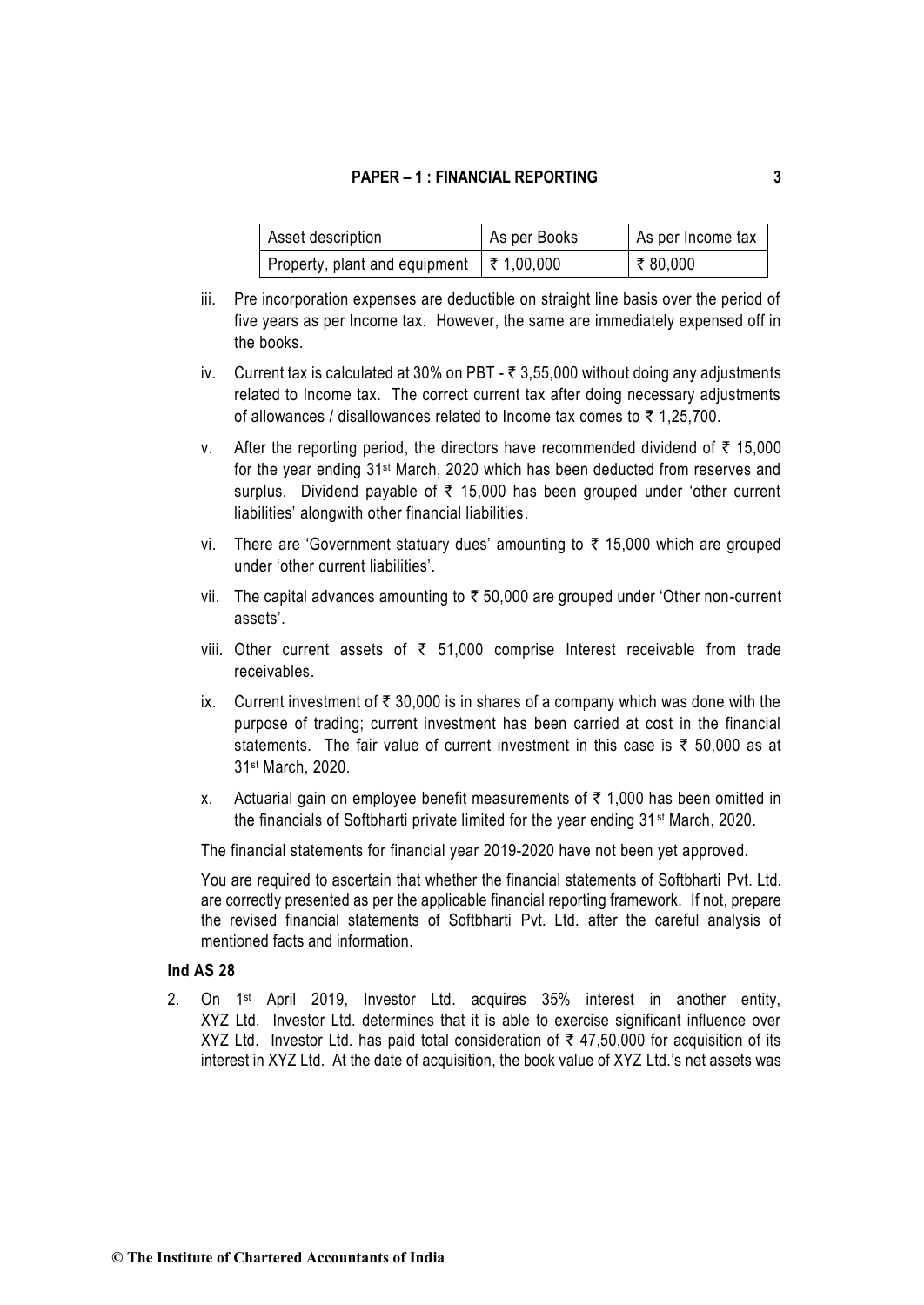$\bar{\tau}$  90,00,000 and their fair value was  $\bar{\tau}$  1,10,00,000. Investor Ltd. has determined that the difference of  $\bar{\tau}$  20,00,000 pertains to an item of property, plant and equipment (PPE) which has remaining useful life of 10 years.

During the year, XYZ Ltd. made a profit of  $\bar{\tau}$  8,00,000. XYZ Ltd. paid a dividend of  $\bar{\tau}$  12,00,000 on 31st March, 2020. XYZ Ltd. also holds a long-term investment in equity securities. Under Ind AS, investment is classified as at FVTOCI in accordance with Ind AS 109 and XYZ Ltd. recognized an increase in value of investment by  $\bar{\tau}$  2,00,000 in OCI during the year. Ignore deferred tax implications, if any.

Calculate the closing balance of Investor Ltd.'s investment in XYZ Ltd. as at 31st March, 2020 as per the relevant Ind AS.

## **Ind AS 20**

3. Entity A is awarded a government grant of  $\bar{e}60,000$  receivable over three years ( $\bar{e}40,000$ in year 1 and  $\overline{\tau}$  10,000 in each of years 2 and 3), contingent on creating 10 new jobs and maintaining them for three years. The employees are recruited at a total cost of  $\bar{\tau}30,000$ , and the wage bill for the first year is  $\overline{\zeta}$  1,00,000, rising by  $\overline{\zeta}$  10,000 in each of the subsequent years. Calculate the grant income and deferred income to be accounted for in the books for year 1, 2 and 3.

## **Ind AS 12 and Ind AS 103**

4. On 1 January 2020, entity H acquired 100% share capital of entity S for ₹15,00,000. The book values and the fair values of the identifiable assets and liabilities of entity S at the date of acquisition are set out below, together with their tax bases in entity S's tax jurisdictions. Any goodwill arising on the acquisition is not deductible for tax purposes. The tax rates in entity H's and entity S's jurisdictions are 30% and 40% respectively.

| <b>Acquisitions</b>            | <b>Book values</b><br>₹'000 | Tax base<br>₹'000 | <b>Fair values</b><br>₹'000 |
|--------------------------------|-----------------------------|-------------------|-----------------------------|
| Land and buildings             | 600                         | 500               | 700                         |
| Property, plant and equipment  | 250                         | 200               | 270                         |
| Inventory                      | 100                         | 100               | 80                          |
| Accounts receivable            | 150                         | 150               | 150                         |
| Cash and cash equivalents      | 130                         | 130               | 130                         |
| Accounts payable               | (160)                       | (160)             | (160)                       |
| Retirement benefit obligations | (100)                       |                   | (100                        |

You are required to calculate the deferred tax arising on acquisition of Entity S. Also calculate the Goodwill arising on acquisition.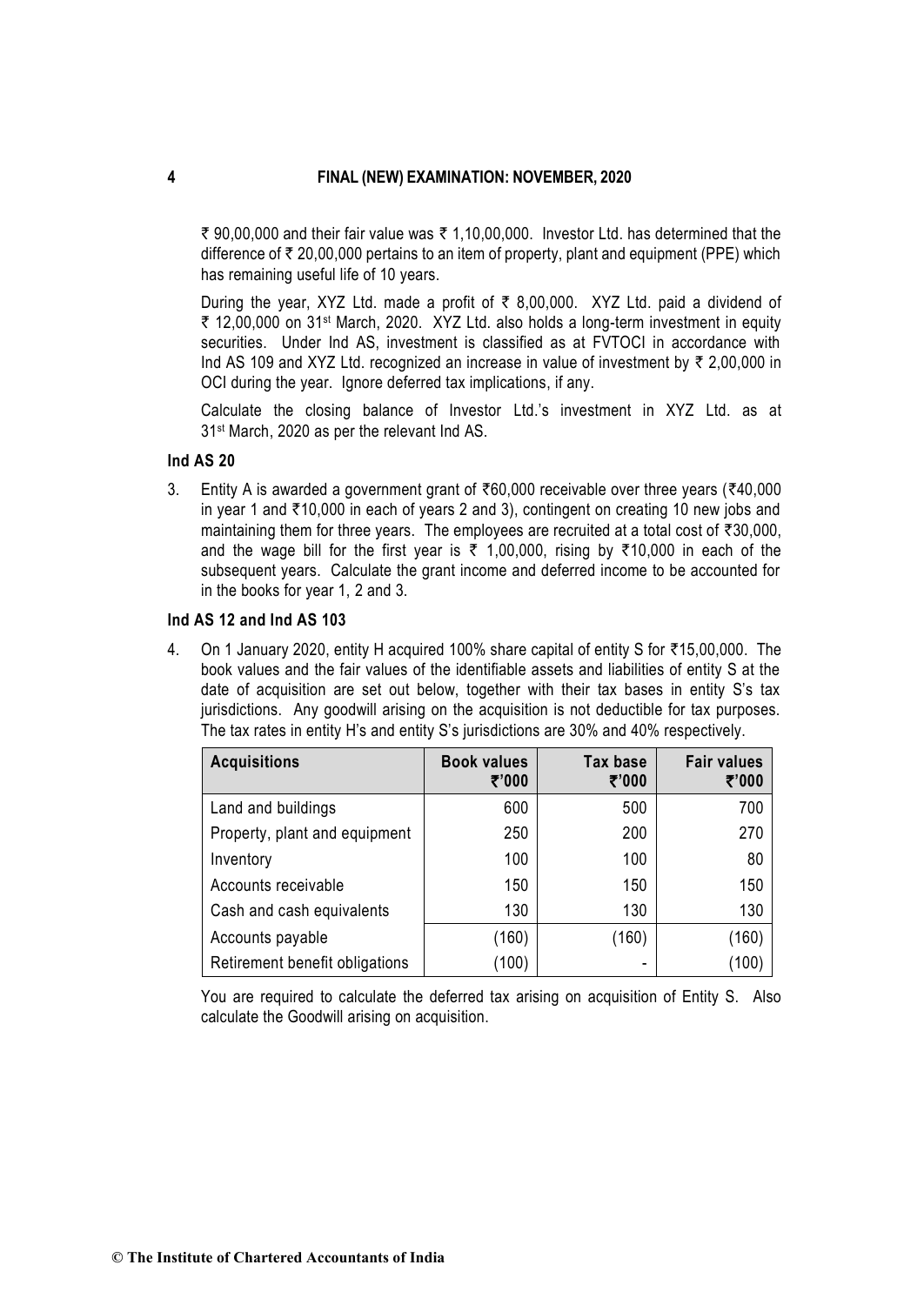## **Ind AS 12, Ind AS 37 & Accounting for Expenditure on Corporate Social Responsibility Activities**

5. In order to encourage companies and organisations to generously contribute to the Government's COVID-19 relief fund, taxation laws have been amended to reckon these contributions as deductible for the financial year ending  $31<sup>st</sup>$  March, 2020 even if the contributions are made after the year end but within three months after year end. Government of India issued the notification on 31st March, 2020 by way of an Ordinance. Such contributions to COVID-19 funds are considered for compliance with annual spends on corporate social responsibility (CSR) for the current accounting year under the Companies Act, 2013. In this scenario, whether the contributions to COVID-19 Relief Funds made subsequent to reporting date of the current accounting period can be provided for as expenses of the current accounting period? Also show its impact on deferred tax, if any.

## **Ind AS 115**

6. A contractor enters into a contract with a customer to build an asset for  $\bar{\tau}$  1,00,000, with a performance bonus of  $\bar{\tau}$  50,000 that will be paid based on the timing of completion. The amount of the performance bonus decreases by 10% per week for every week beyond the agreed-upon completion date. The contract requirements are similar to those of contracts that the contractor has performed previously, and management believes that such experience is predictive for this contract. The contractor concludes that the expected value method is most predictive in this case.

The contractor estimates that there is a 60% probability that the contract will be completed by the agreed-upon completion date, a 30% probability that it will be completed one week late, and a 10% probability that it will be completed two weeks late.

Determine the transaction price.

## **Ind AS 34**

7. An entity's accounting year ends is  $31^{st}$  December, but its tax year end is  $31^{st}$  March. The entity publishes an interim financial report for each quarter of the year ended 31<sup>st</sup> December, 2019. The entity's profit before tax is steady at ₹10,000 each quarter, and the estimated effective tax rate is 25% for the year ended 31st March, 2019 and 30% for the year ended 31st March, 2020.

How the related tax charge would be calculated for the year 2019 and its quarters.

## **Ind AS 24**

8. Mr. X owns 95% of entity A and is its director. He is also beneficiary of a trust that owns 100% of entity B, of which he is a director.

Whether entities A and B are related parties?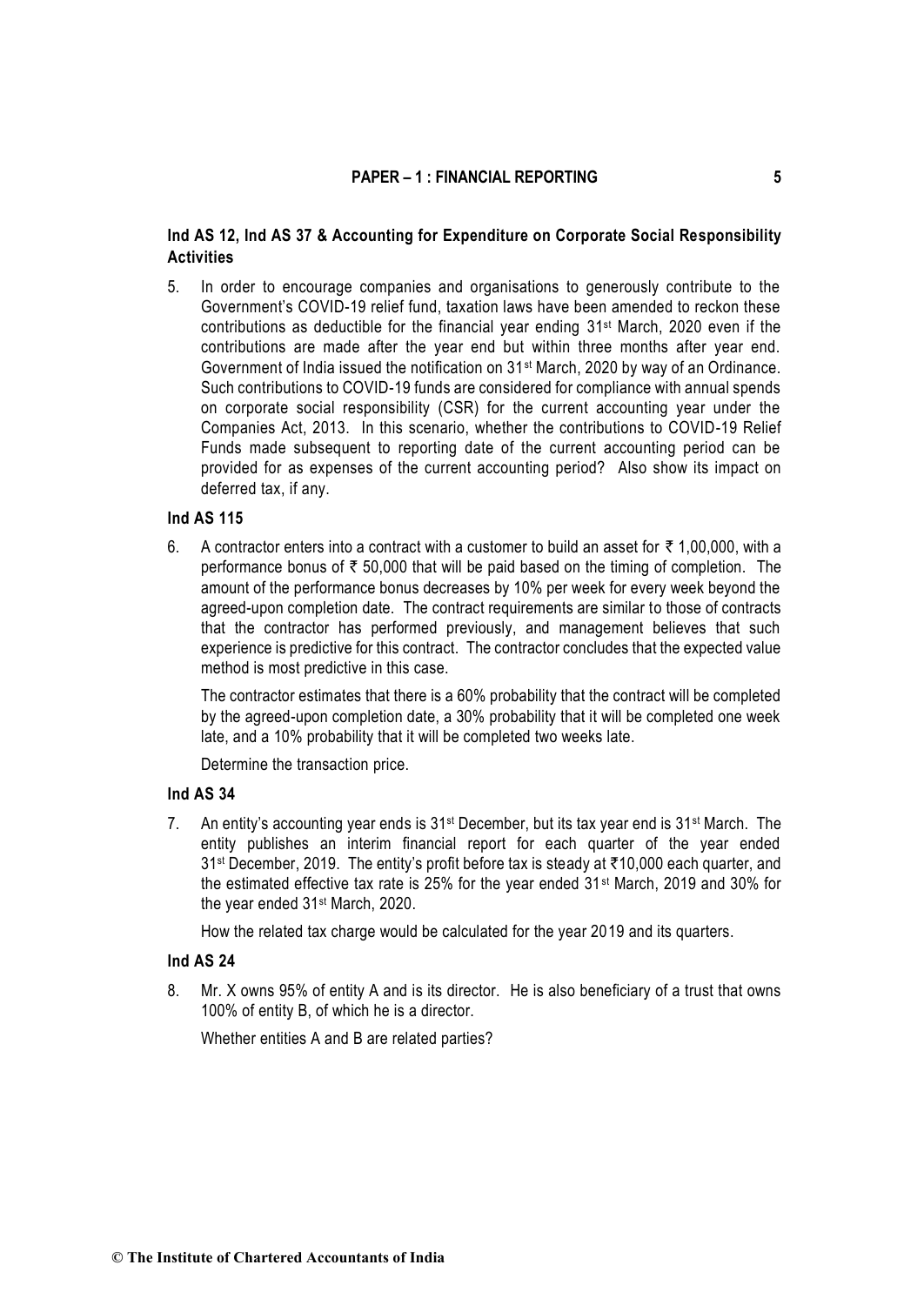Would the situation be different if:

- (a) Mr. X resigned as a director of entity A, but retained his 95% holding?
- (b) Mr. X resigned as a director of entities A and B and transferred the 95% holding in entity A to the trust?

### **Ind AS 41 & Ind AS 113**

9. Entity A purchased cattle at an auction on 30<sup>th</sup> June 2019

| Purchase price at 30 <sup>th</sup> June 2019               | ₹ 1,00,000               |
|------------------------------------------------------------|--------------------------|
| Costs of transporting the cattle back to the entity's farm | ₹ 1.000                  |
| Sales price of the cattle at 31 <sup>st</sup> March, 2020  | $\frac{1}{2}$ ₹ 1,10,000 |

The company would have to incur similar transportation costs if it were to sell the cattle at auction, in addition to an auctioneer's fee of 2% of sales price. The auctioneer charges 2% of the selling price, from both, the buyer as well as the seller.

Calculate the amount at which cattle is to be recognised in books on initial recognition and at year end 31st March, 2020.

## **Ind AS 36**

10. The UK entity with a sterling functional currency has a property located in US, which was acquired at a cost of US\$ 1.8 million when the exchange rate was  $£1 = US$$  1.60. The property is carried at cost. At the balance sheet date, the recoverable amount of the property (as a result of an impairment review) amounted to US\$ 1.62 million, when the exchange rate ₤1 = US\$ 1.80. Compute the amount which is to be reported in Profit & Loss of UK entity as a result of impairment, if any. Ignore depreciation. Also analyse the total impairment loss on account of change in value due to impairment component and exchange component.

### **Ind AS 109 & Ind AS 21**

11. An Indian entity, whose functional currency is rupees, purchases USD dominated bond at its fair value of USD 1,000. The bond carries stated interest @ 4.7% p.a. on its face value. The said interest is received at the year end. The bond has maturity period of 5 years and is redeemable at its face value of USD 1,250. The fair value of the bond at the end of year 1 is USD 1,060. The exchange rate on the date of transaction and at the end of year 1 are USD 1 =  $\overline{\tau}$  40 and USD 1 =  $\overline{\tau}$  45, respectively. The weighted average exchange rate for the year is 1 USD =  $\overline{z}$  42.

The entity has determined that it is holding the bond as part of an investment portfolio whose objective is met both by holding the asset to collect contractual cash flows and selling the asset. The purchased USD bond is to be classified under the FVTOCI category.

The bond results in effective interest rate (EIR) of 10% p.a.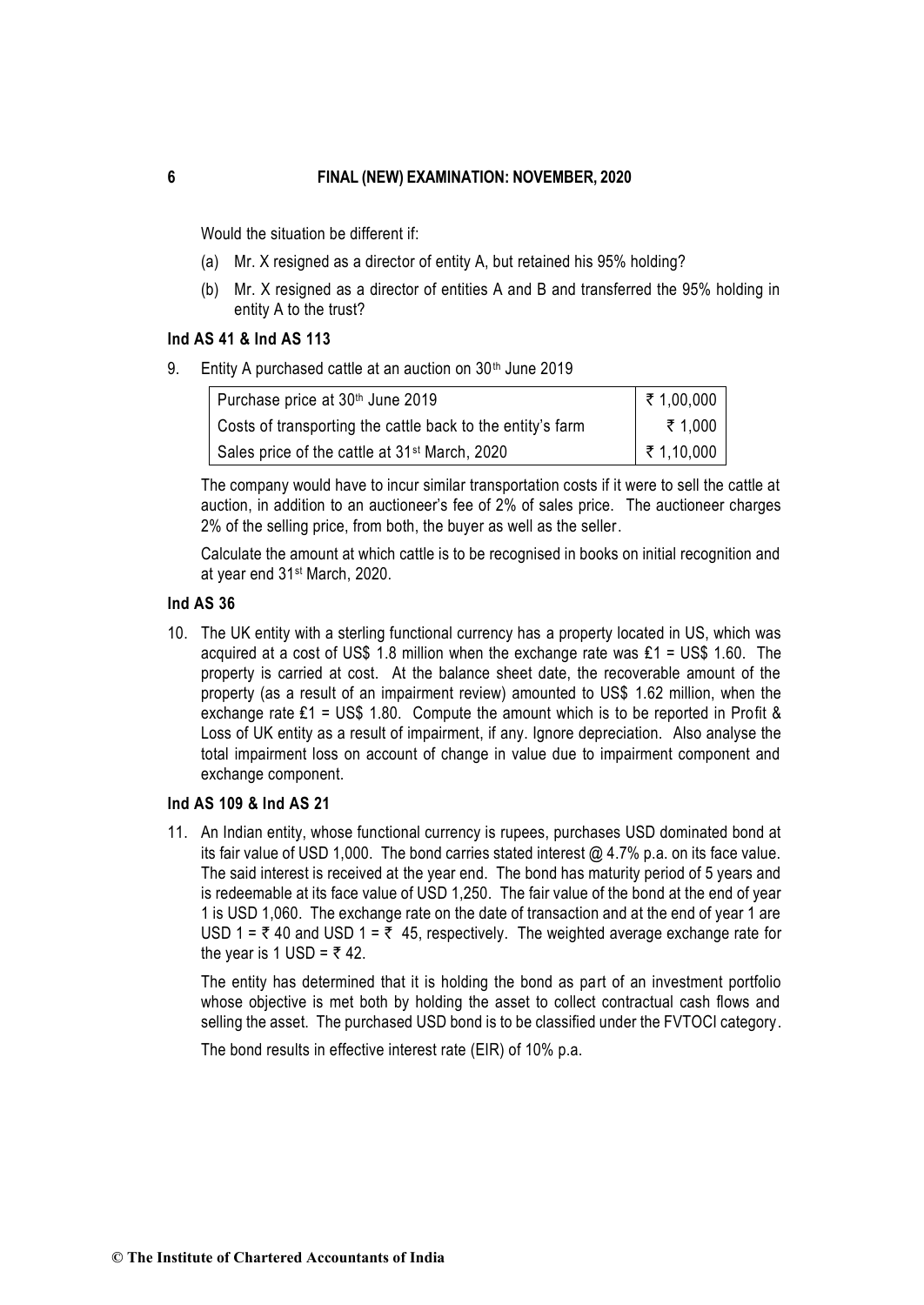Calculate gain or loss to be recognised in Profit & Loss and Other Comprehensive Income for year 1. Also pass journal entry to recognise gain or loss on above. (Round off the figures to nearest rupees)

### **Ind AS 2**

12. A company normally produced 1,00,000 units of a high precision equipment each year over past several years. In the current year, due to lack of demand and competition, it produced only 50,000 units. Further information is as follows:

Material =  $\overline{\xi}$  200 per unit;

Labour =  $\overline{\tau}$  100 per unit;

Variable manufacturing overhead =  $\bar{\tau}$  100 per unit;

Fixed factory production overhead  $=\bar{\tau}$  1,00,00,000;

Fixed factory selling overhead =  $\overline{\xi}$  50,00,000;

Variable factory selling overhead =  $\bar{\tau}$  150 per unit.

Calculate the value of inventory per unit in accordance with Ind AS 2. What will be the treatment of fixed manufacturing overhead?

### **Ind AS 10**

13. In one of the plant of PQR Ltd., fire broke out on 10.05.2020 in which the entire plant was damaged. PQR Ltd. estimated the loss of  $\bar{\tau}$  40,00,000 due to fire. The company filed a claim with the insurance company and expects recovery of  $\bar{\tau}$  27,00,000 from the claim. The financial statements for the year ending 31.03.2020 were approved by the Board of Directors on 12<sup>th</sup> June, 2020. Discuss the accounting treatment of the above situation.

### **Ind AS 38**

14. ABC Pvt. Ltd., recruited a player. As per the terms of the contract, the player is prohibited from playing for any other entity for coming 5 years and have to in the employment with the company and cannot leave the entity without mutual agreement. The price the entity paid to acquire this right is derived from the skills and fame of the said player. The entity uses and develops the player through participation in matches. State whether the cost incurred to obtain the right regarding the player can be recognised as an intangible asset as per Ind AS 38?

### **Ind AS 16**

15. Entity X has a warehouse which is closer to factory of Entity Y and vice versa. The factories are located in the same vicinity. Entity X and Entity Y agree to exchange their warehouses. The carrying value of warehouse of Entity X is  $\bar{\tau}$  1,00,000 and its fair value is  $\bar{\tau}$  1,25,000. It exchanges its warehouse with that of Entity Y, the fair value of which is  $\bar{\tau}$  1,20,000. It also receives cash amounting to  $\bar{\tau}$  5,000. How should Entity X account for the exchange of warehouses?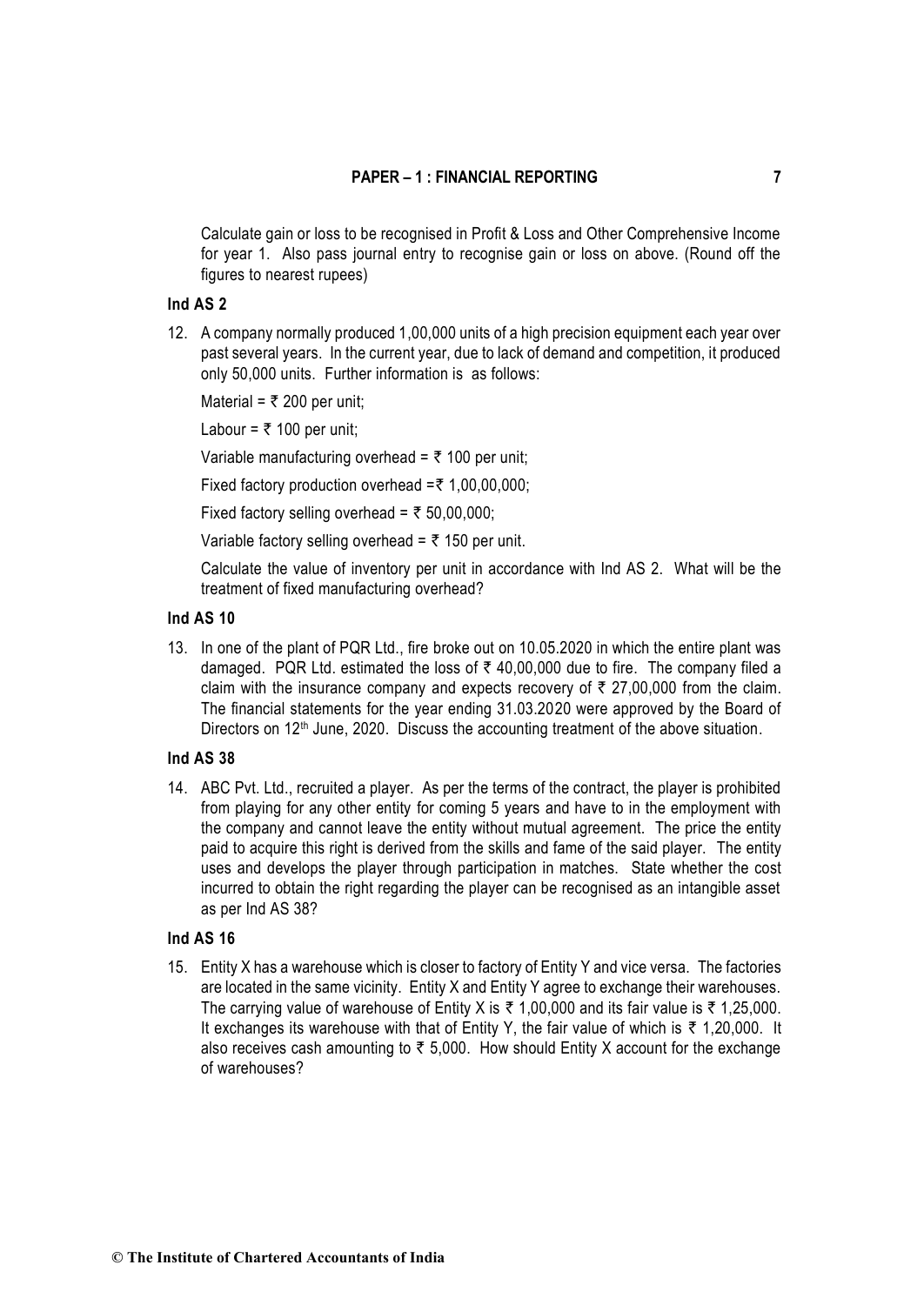### **Ind AS 27**

16. A company, AB Ltd. holds investments in subsidiaries and associates. In its separate financial statements, AB Ltd. wants to elect to account its investments in subsidiaries at cost and the investments in associates as financial assets at fair value through profit or loss (FVTPL) in accordance with Ind AS 109, Financial Instruments. Whether AB Limited can carry investments in subsidiaries at cost and investments in associates in accordance with Ind AS 109 in its separate financial statements?

## **Ind AS 116**

17. Entity X (lessee) entered into a lease agreement ('lease agreement') with Entity Y (lessor) to lease an entire floor of a shopping mall for a period of 9 years. The annual lease rent of  $\bar{\tau}$  70,000 is payable at year end. To carry out its operations smoothly, Entity X simultaneously entered into another agreement ('facilities agreement') with Entity Y for using certain other facilities owned by Entity Y such as passenger lifts, DG sets, power supply infrastructure, parking space etc., which are specifically mentioned in the agreement, for annual service charges amounting to  $\bar{\tau}$  1,00,000. As per the agreement, the ownership of the facilities shall remain with Entity Y. Lessee's incremental borrowing rate is 10%.

The facilities agreement clearly specifies that it shall be co-existent and coterminous with 'lease agreement'. The facility agreement shall stand terminated automatically on termination or expiry of 'lease agreement'.

Entity X has assessed that the stand-alone price of 'lease agreement' is  $\bar{\tau}$  1,20,000 per year and stand-alone price of the 'facilities agreement' is  $\bar{\tau}$  80,000 per year. Entity X has not elected to apply the practical expedient in paragraph 15 of Ind AS 116 of not to separate non-lease component (s) from lease component(s) and accordingly it separates non-lease components from lease components.

How will Entity X account for lease liability as at the commencement date?

## **Ind AS 7**

- 18. During the financial year 2019-2020, Akola Limited have paid various taxes & reproduced the below mentioned records for your perusal:
	- Capital gain tax of  $\bar{\tau}$  20 crore on sale of office premises at a sale consideration of  $\bar{\tau}$  100 crore.
	- Income Tax of  $\bar{\tau}$  3 crore on Business profits amounting  $\bar{\tau}$  30 crore (assume entire business profit as cash profit).
	- Dividend Distribution Tax of  $\bar{\tau}$  2 crore on payment of dividend amounting  $\bar{\tau}$  20 crore to its shareholders.
	- Income tax Refund of  $\bar{\tau}$  1.5 crore (Refund on taxes paid in earlier periods for business profits).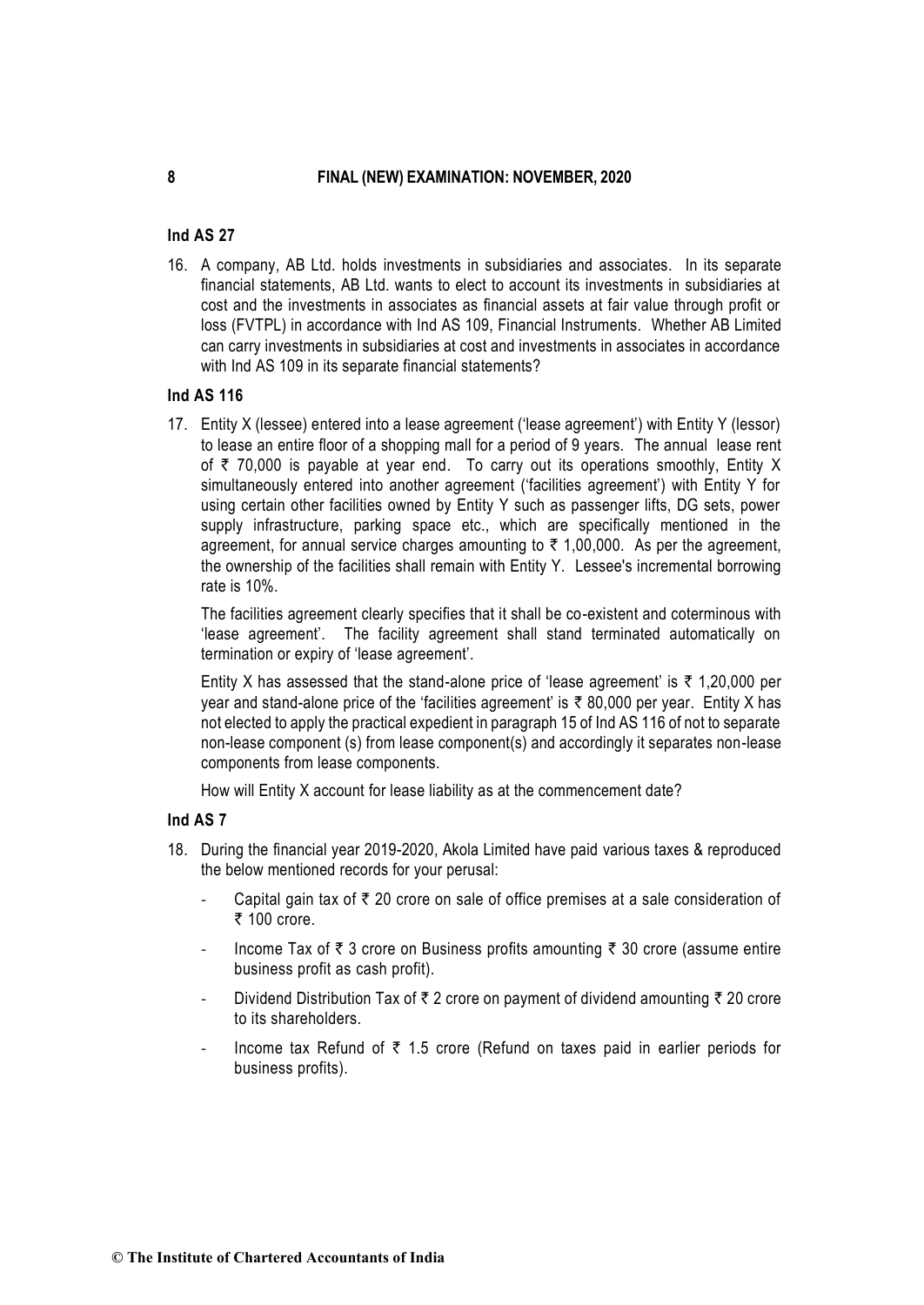You need to determine the net cash flow from operating activities, investing activities and financing activities of Akola Limited as per relevant Ind AS.

## **Ind AS 103**

19. Veera Limited and Zeera Limited are both in the business of manufacturing and selling of Lubricant. Veera Limited and Zeera Limited shareholders agree to join forces to benefit from lower delivery and distribution costs. The business combination is carried out by setting up a new entity called Meera Limited that issues 100 shares to Veera Limited's shareholders and 50 shares to Zeera Limited's shareholders in exchange for the transfer of the shares in those entities. The number of shares reflects the relative fair values of the entities before the combination. Also respective company's shareholders gets the voting rights in Meera Limited based on their respective shareholding.

Determine the acquirer by applying the principles of Ind AS 103 'Business Combinations'.

### **Ind AS 40**

20. Shaurya Limited owns Building A which is specifically used for the purpose of earning rentals. The Company has not been using the building A or any of its facilities for its own use for a long time. The company is also exploring the opportunities to sell the building if it gets the reasonable amount in consideration.

Following information is relevant for Building A for the year ending 31<sup>st</sup> March, 2020:

Building A was purchased 5 years ago at the cost of  $\bar{\tau}$  10 crore and building life is estimated to be 20 years. The company follows straight line method for depreciation.

During the year, the company has invested in another Building B with the purpose to ho ld it for capital appreciation. The property was purchased on 1st April, 2019 at the cost of  $\bar{\tau}$  2 crore. Expected life of the building is 40 years. As usual, the company follows straight line method of depreciation.

Further, during the year 2019-2020, the company earned / incurred following direct operating expenditure relating to Building A and Building B:

| Rental income from Building A | Ξ.  | ₹ 75 lakh  |
|-------------------------------|-----|------------|
| Rental income from Building B | Ξ.  | ₹ 25 lakh  |
| Sales promotion expenses      | Ξ   | ₹ 5 lakh   |
| Fees & Taxes                  | $=$ | ₹ 1 lakh   |
| Ground rent                   | Ξ.  | ₹ 2.5 lakh |
| Repairs & Maintenance         | Ξ.  | ₹ 1.5 lakh |
| Legal & Professional          | Ξ.  | ₹ 2 lakh   |
| Commission and brokerage      |     | ₹ 1 lakh   |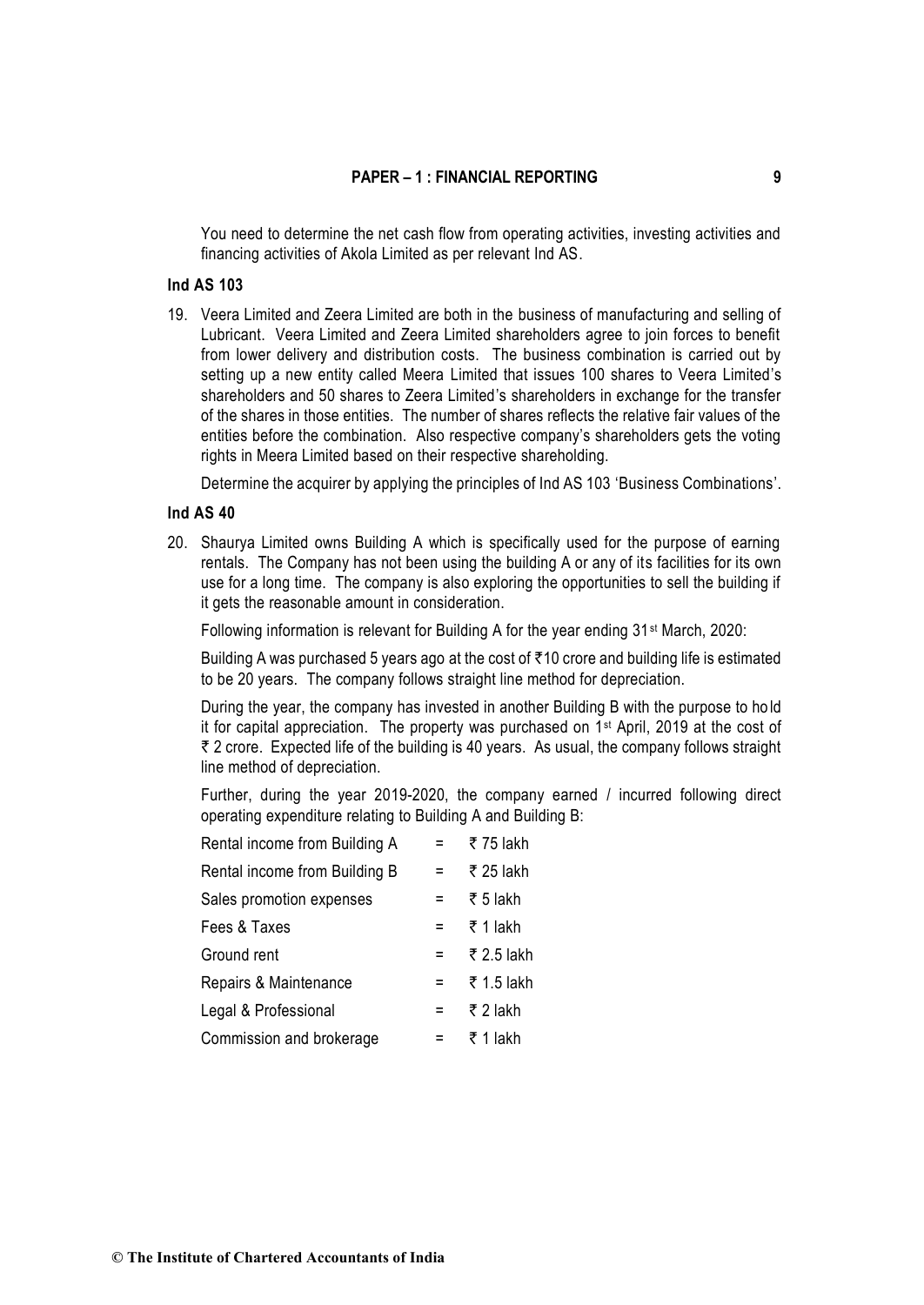The company does not have any restrictions and contractual obligations against buildings - A and B. For complying with the requirements of Ind AS, the management sought an independent report from the specialists so as to ascertain the fair value of buildings A and B. The independent valuer has valued the fair value of property as per the valuation model recommended by International valuation standards committee. Fair value has been computed by the method by streamlining present value of future cash flows namely, discounted cash flow method.

The other key inputs for valuation are as follows:

The estimated rent per month per square feet for the period is expected to be in the range of  $\bar{\tau}$  50 -  $\bar{\tau}$  60. It is further expected to grow at the rate of 10 percent per annum for each of 3 years. The weighted discount rate used is 12% to 13%.

Assume that the fair value of properties based on discounted cash flow method is measured at ₹ 10.50 crore on 31<sup>st</sup> March, 2020.

What would be the treatment of Building A and Building B in the balance sheet of Shaurya Limited? Provide detailed disclosures and computations in line with relevant Indian accounting standards. Treat it as if you are preparing a separate note or schedule, of the given assets in the balance sheet.

## **SUGGESTED ANSWERS**

**1.** If Ind AS is applicable to any company, then Ind AS shall automatically be made applicable to all the subsidiaries, holding companies, associated companies, and joint ventures of that company, irrespective of individual qualification of set of standards on such companies.

In the given case it has been mentioned that the financials of Iktara Ltd. are prepared as per Ind AS. Accordingly, the results of its subsidiary Softbharti Pvt. Ltd. should also have been prepared as per Ind AS. However, the financials of Softbharti Pvt. Ltd. have been presented as per accounting standards (AS).

Hence, it is necessary to revise the financial statements of Softbharti Pvt. Ltd. as per Ind AS after the incorporation of necessary adjustments mentioned in the question.

The revised financial statements of Softbharti Pvt. Ltd. as per Ind AS and Division II to Schedule III of the Companies Act, 2013 are as follows:

## **STATEMENT OF PROFIT AND LOSS**

#### **for the year ended 31st March, 2020**

| Particulars             | Amount $(\bar{\tau})$ |
|-------------------------|-----------------------|
| Revenue from operations | 10,00,000             |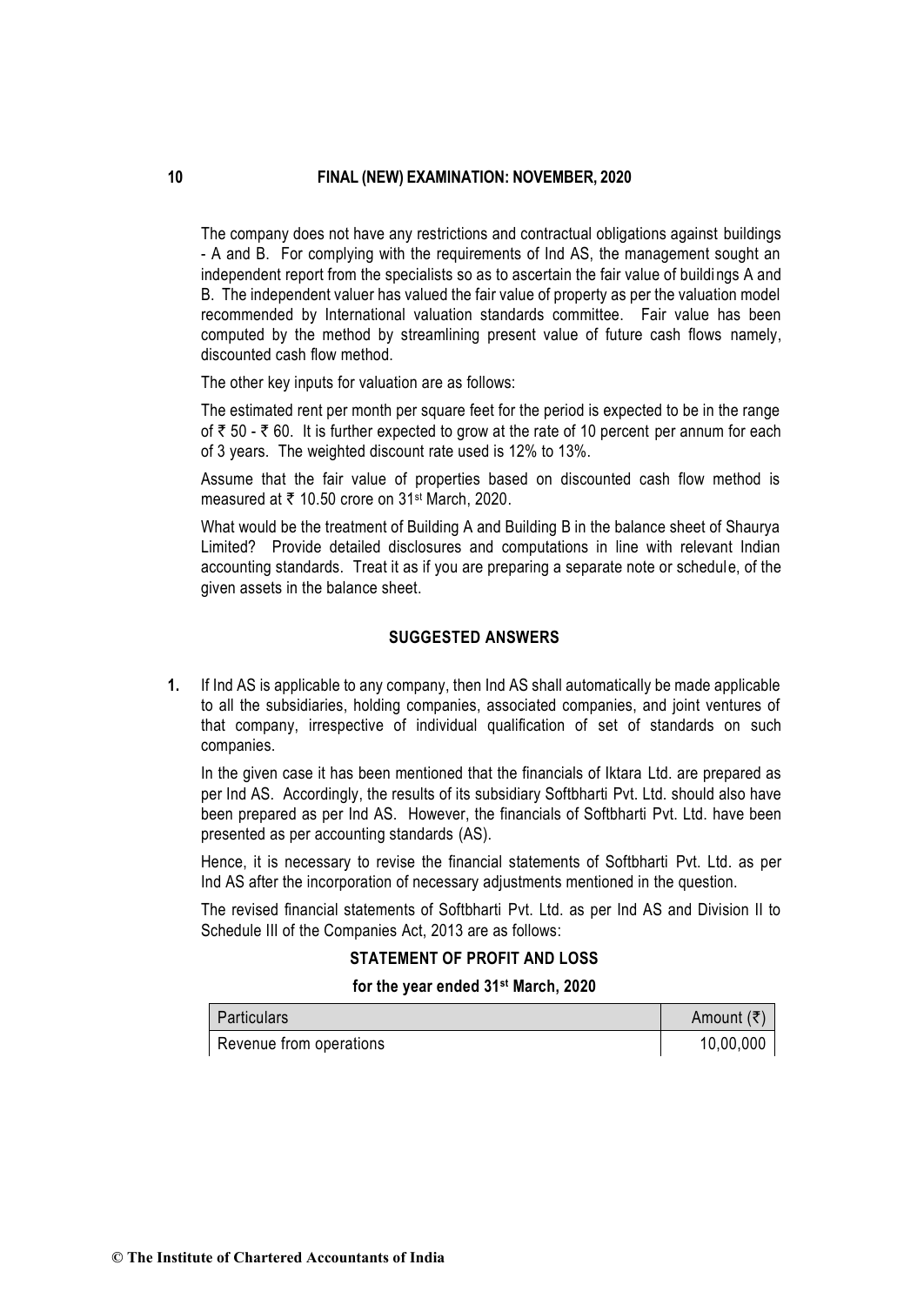| Other Income (1,00,000 + 20,000) (refer note -1)                                            | 1,20,000  |
|---------------------------------------------------------------------------------------------|-----------|
| <b>Total Revenue</b>                                                                        | 11,20,000 |
| <b>Expenses:</b>                                                                            |           |
| Purchase of stock in trade                                                                  | 5,00,000  |
| (Increase) / Decrease in stock in trade                                                     | (50,000)  |
| Employee benefits expense                                                                   | 1,75,000  |
| Depreciation                                                                                | 30,000    |
| Other expenses                                                                              | 90,000    |
| <b>Total Expenses</b>                                                                       | 7,45,000  |
| <b>Profit before tax</b>                                                                    | 3,75,000  |
| Current tax                                                                                 | 1,25,700  |
| Deferred tax (W.N.1)                                                                        | 4,800     |
| <b>Total tax expense</b>                                                                    | 1,30,500  |
| Profit for the year (A)                                                                     | 2,44,500  |
| <b>OTHER COMPREHENSIVE INCOME</b>                                                           |           |
| Items that will not be reclassified to Profit or Loss:                                      |           |
| Remeasurements of net defined benefit plans                                                 | 1,000     |
| Tax liabilities relating to items that will not be reclassified to<br><b>Profit or Loss</b> |           |
| Remeasurements of net defined benefit plans (tax) [1000 x 30%]                              | (300)     |
| Other Comprehensive Income for the period (B)                                               | 700       |
| Total Comprehensive Income for the period (A+B)                                             | 2,45,200  |

# **BALANCE SHEET**

# **as at 31st March, 2020**

| <b>Particulars</b>                                         |          |
|------------------------------------------------------------|----------|
| <b>ASSETS</b>                                              |          |
| <b>Non-current assets</b>                                  |          |
| Property, plant and equipment                              | 1,00,000 |
| Financial assets                                           |          |
| Other financial assets (Long-term loans and advances)      | 40,000   |
| Other non-current assets (capital advances) (refer note-2) | 50,000   |
|                                                            |          |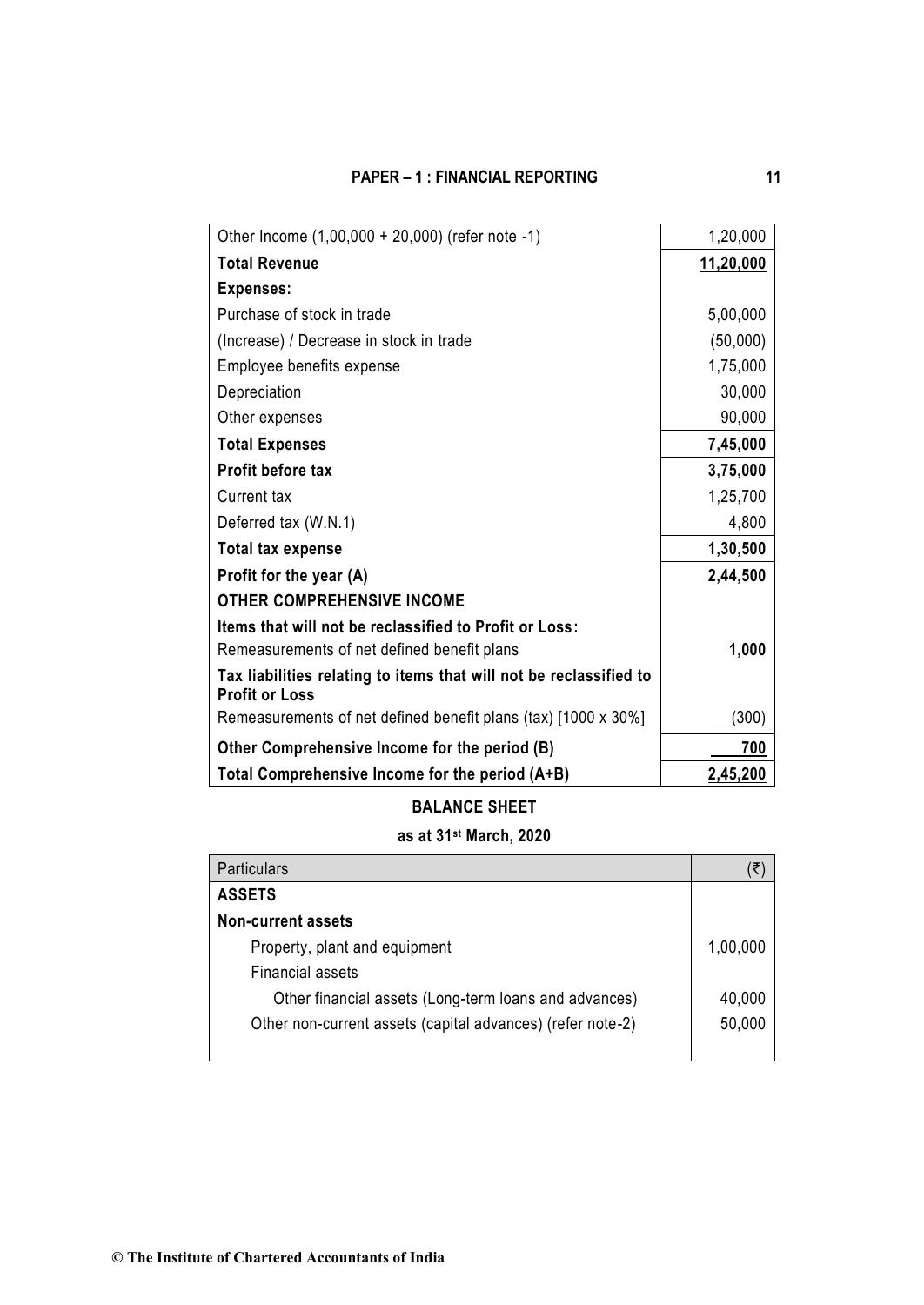| <b>Current assets</b>                                               |          |
|---------------------------------------------------------------------|----------|
| Inventories                                                         | 80,000   |
| <b>Financial assets</b>                                             |          |
| Investments $(30,000 + 20,000)$ (refer note -1)                     | 50,000   |
| Trade receivables                                                   | 55,000   |
| Cash and cash equivalents/Bank                                      | 1,15,000 |
| Other financial assets (Interest receivable from trade receivables) | 51,000   |
| <b>TOTAL ASSETS</b>                                                 | 5,41,000 |
| <b>EQUITY AND LIABILITIES</b>                                       |          |
| <b>Equity</b>                                                       |          |
| Equity share capital                                                | 1,00,000 |
| Other equity                                                        | 2,45,200 |
| <b>Non-current liabilities</b>                                      |          |
| Provision (25,000 - 1,000)                                          | 24,000   |
| Deferred tax liabilities (4800 + 300)                               | 5,100    |
| <b>Current liabilities</b>                                          |          |
| <b>Financial liabilities</b>                                        |          |
| Trade payables                                                      | 11,000   |
| Other financial liabilities (Refer note 5)                          | 15,000   |
| Other current liabilities (Govt. statuary dues) (Refer note 3)      | 15,000   |
| <b>Current tax liabilities</b>                                      | 1,25,700 |
| <b>TOTAL EQUITY AND LIABILITIES</b>                                 | 5,41,000 |

# **STATEMENT OF CHANGES IN EQUITY**

# **For the year ended 31st March, 2020**

# **A. EQUITY SHARE CAPITAL**

|                                                 | Balance $(\bar{\tau})$ |
|-------------------------------------------------|------------------------|
| As at 31 <sup>st</sup> March, 2019              |                        |
| Changes in equity share capital during the year | 1,00,000               |
| As at 31 <sup>st</sup> March, 2020              | 1,00,000               |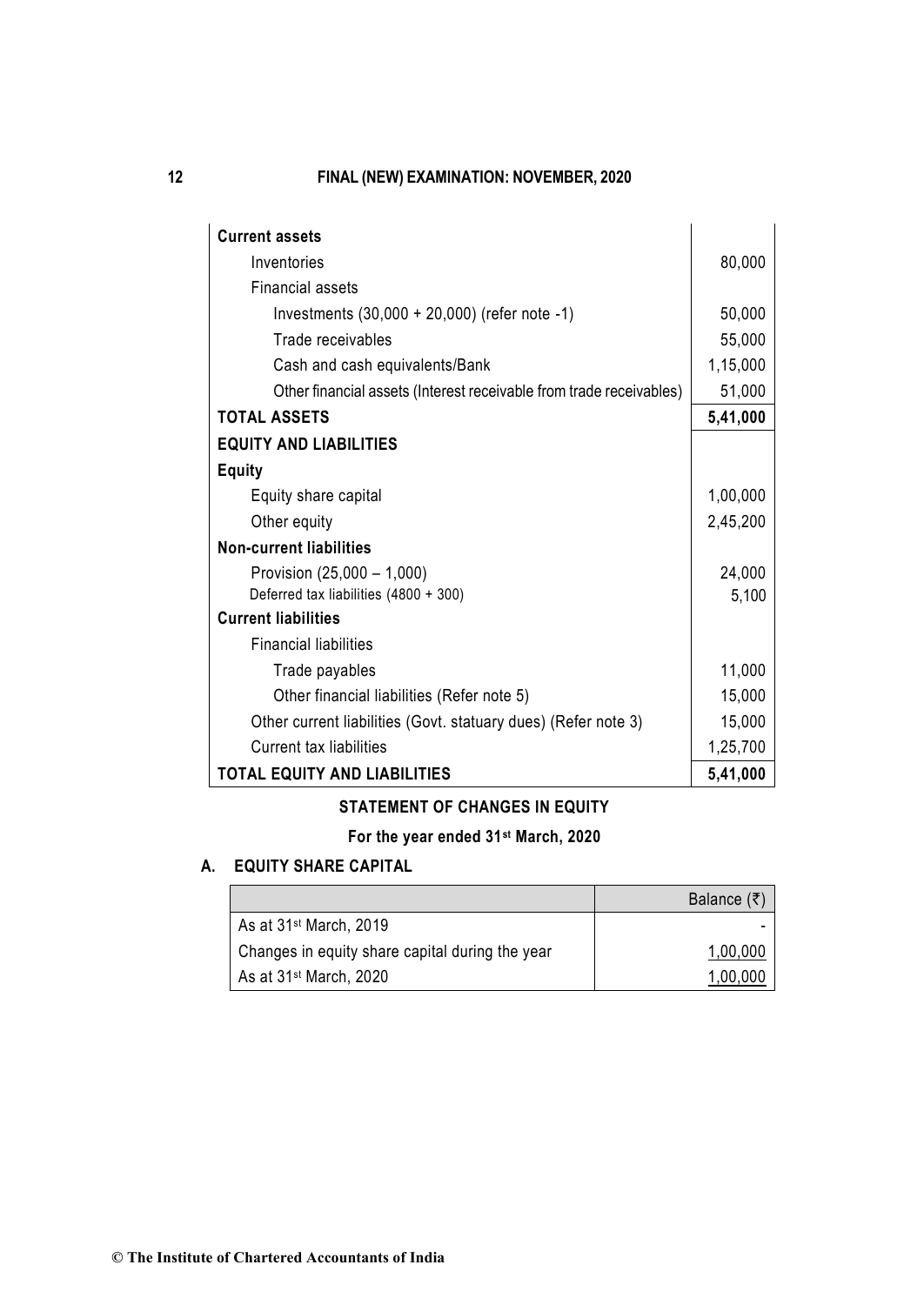## **B. OTHER EQUITY**

|                                                    | Reserves & Surplus      |
|----------------------------------------------------|-------------------------|
|                                                    | Retained Earnings $(3)$ |
| As at 31 <sup>st</sup> March, 2019                 |                         |
| Profit for the year                                | 2,44,500                |
| Other comprehensive income for the year            | 700                     |
| Total comprehensive income for the year            | 2,45,200                |
| Less: Dividend on equity shares (refer note $-4$ ) |                         |
| As at 31 <sup>st</sup> March, 2020                 |                         |

## **DISCLOSURE FORMING PART OF FINANCIAL STATEMENTS:**

Proposed dividend on equity shares is subject to the approval of the shareholders of the company at the annual general meeting and not recognized as liability as at the Balance Sheet date. (refer note-4)

## **Notes:**

- 1. Current investment are held for the purpose of trading. Hence, it is a financial asset classified as FVTPL. Any gain in its fair value will be recognised through profit or loss. Hence,  $\bar{\tau}$  20,000 (50,000 – 30,000) increase in fair value of financial asset will be recognised in profit and loss. However, it will attract deferred tax liability on increased value (Refer W.N).
- 2. Assets for which the future economic benefit is the receipt of goods or services, rather than the right to receive cash or another financial asset, are not financial assets.
- 3. Liabilities for which there is no contractual obligation to deliver cash or other financial asset to another entity, are not financial liabilities.
- 4. As per Ind AS 10, 'Events after the Reporting Period', If dividends are declare d after the reporting period but before the financial statements are approved for issue, the dividends are not recognized as a liability at the end of the reporting period because no obligation exists at that time. Such dividends are disclosed in the notes in accordance with Ind AS 1, Presentation of Financial Statements.
- 5. Other current financial liabilities:

| Balance of other current liabilities as per financial statements | 45,000   |
|------------------------------------------------------------------|----------|
| Less: Dividend declared for FY 2019 - 2020 (Note $-4$ )          | (15,000) |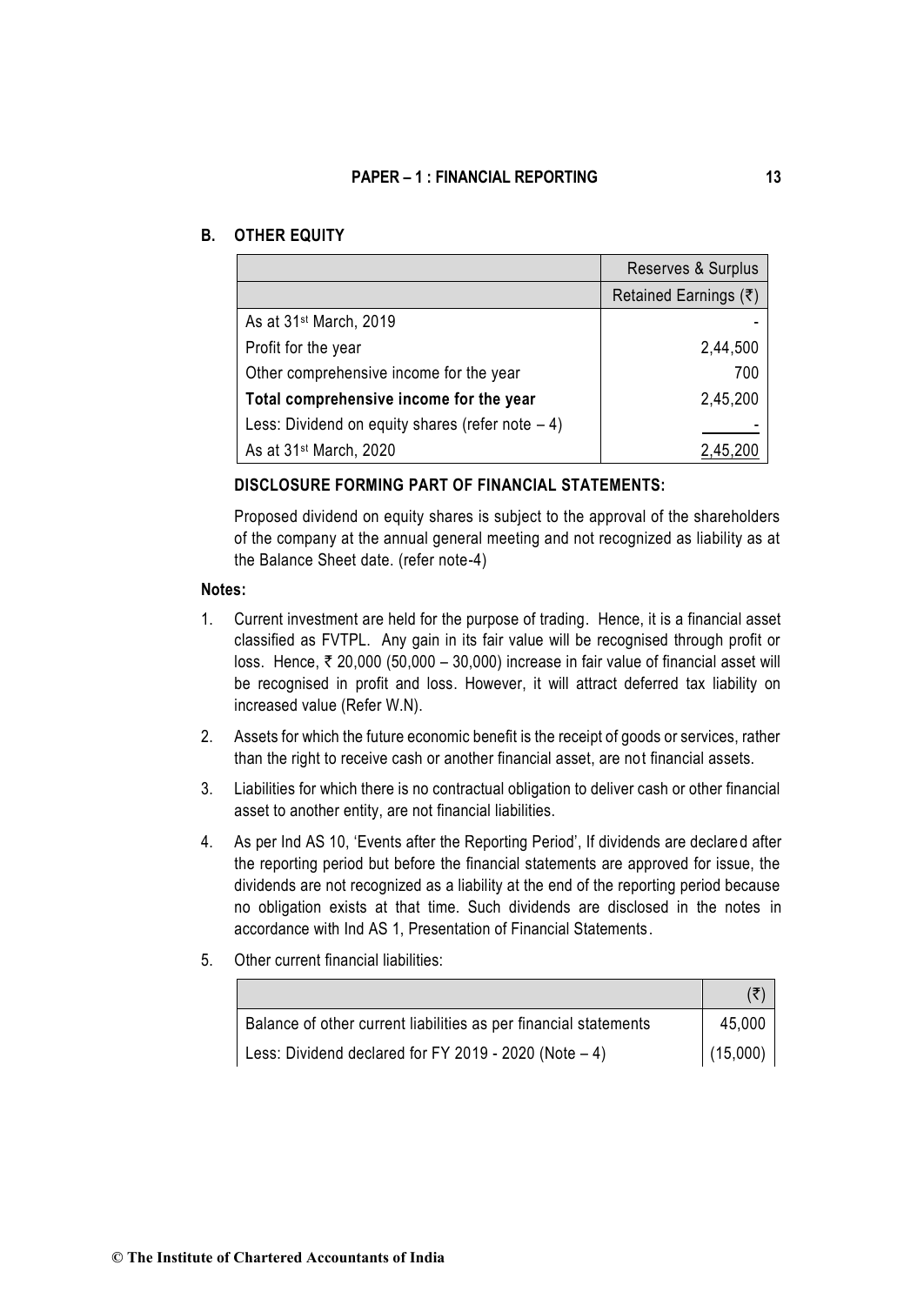| Reclassification of government statuary dues payable to |          |
|---------------------------------------------------------|----------|
| 'other current liabilities'                             | (15,000) |
| Closing balance                                         | 15,000   |

# **Working Note:**

# **Calculation of deferred tax on temporary differences as per Ind AS 12 for financial year 2019 - 2020**

| Item                          | Carrying | Tax    | <b>Difference</b> | DTA / DTL |
|-------------------------------|----------|--------|-------------------|-----------|
|                               | amount   | base   | (₹)               | @ 30% (₹) |
|                               | ′₹)      | ′₹)    |                   |           |
| Property, Plant and Equipment | 1,00,000 | 80,000 | 20,000            | 6,000-DTL |
| Pre-incorporation expenses    | Nil      | 24,000 | 24,000            | 7,200-DTA |
| <b>Current Investment</b>     | 50,000   | 30,000 | 20,000            | 6,000-DTL |
|                               |          |        | Net DTL           | 4,800-DTL |

## **2. Calculation of Investor Ltd.'s investment in XYZ Ltd. under equity method:**

| Acquisition of investment in XYZ Ltd.                                                         |           |            |
|-----------------------------------------------------------------------------------------------|-----------|------------|
| Share in book value of XYZ Ltd.'s net assets (35% of<br>₹ 90,00,000)                          | 31,50,000 |            |
| Share in fair valuation of XYZ Ltd.'s net assets [35% of<br>$($ ₹ 1,10,00,000 – ₹ 90,00,000)] | 7,00,000  |            |
| Goodwill on investment in XYZ Ltd. (balancing figure)                                         | 9,00,000  |            |
| <b>Cost of investment</b>                                                                     |           | 47,50,000  |
| Profit during the year                                                                        |           |            |
| Share in the profit reported by XYZ Ltd. (35% of<br>₹ 8,00,000)                               | 2,80,000  |            |
| Adjustment to reflect effect of fair valuation [35% of<br>(₹ 20,00,000/10 years)]             | (70,000)  |            |
| Share of profit in XYZ Ltd. recognised in income by<br><b>Investor Ltd.</b>                   |           | 2,10,000   |
| Long term equity investment                                                                   |           |            |
| FVTOCI gain recognised in OCI (35% of ₹ 2,00,000)                                             |           | 70,000     |
| Dividend received by Investor Ltd. during the year [35% of<br>₹ 12,00,000]                    |           | (4,20,000) |
| Closing balance of Investor Ltd.'s investment in<br>XYZ Ltd.                                  |           | 46,10,000  |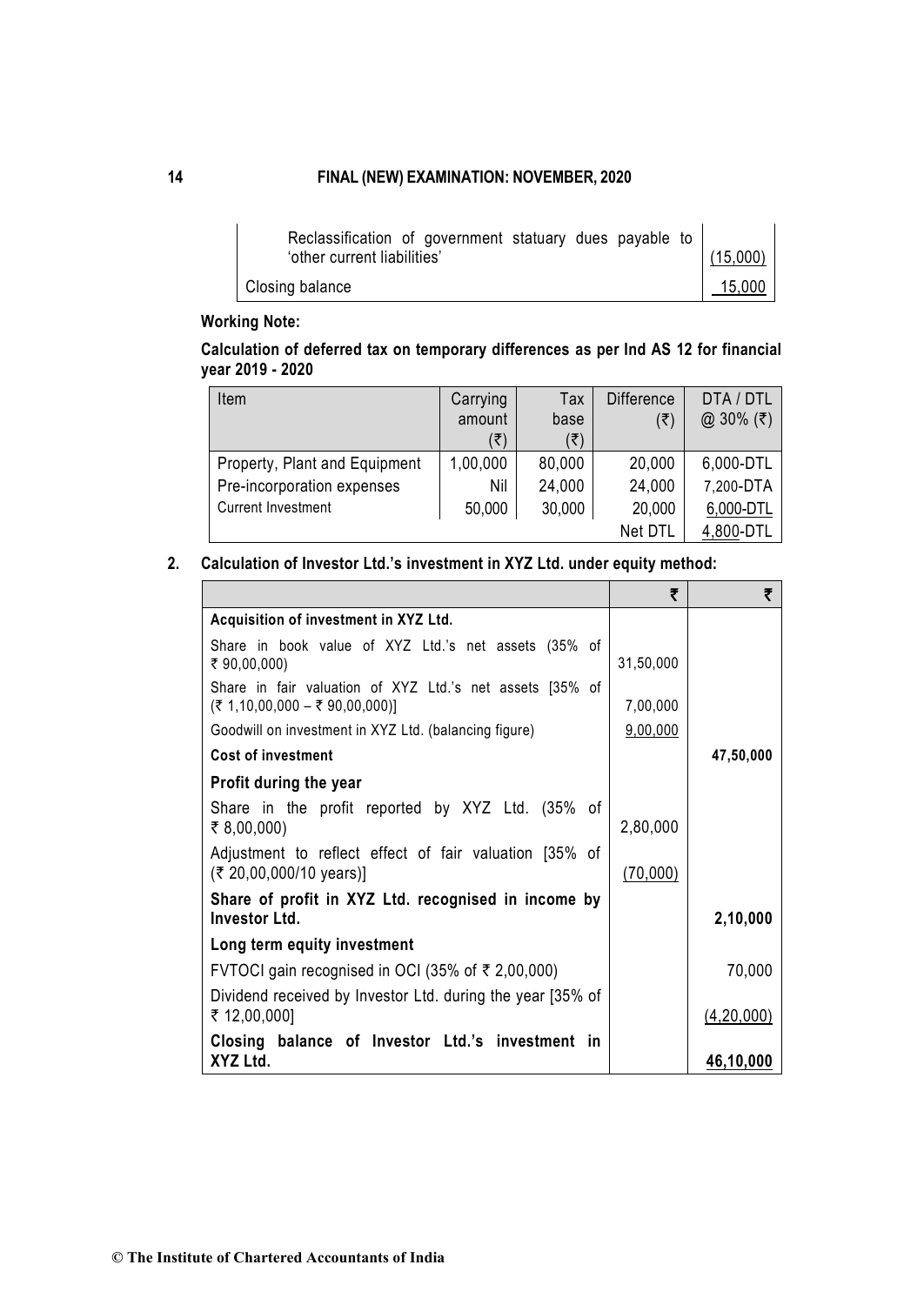**3.** The income of  $\bar{\tau}$  60,000 should be recognised over the three year period to compensate for the related costs.

| Year | Labour<br>Cost | Grant<br>Income |                       | Deferred<br>Income |                                           |
|------|----------------|-----------------|-----------------------|--------------------|-------------------------------------------|
|      | ₹              | ₹               |                       | ₹                  |                                           |
|      | 1,30,000       | 21,667          | 60,000 x<br>(130/360) | 18,333             | $(40,000 - 21,667)$                       |
| 2    | 1,10,000       | 18,333          | 60,000 x<br>(110/360) | 10,000             | $(50,000 - 21,667 -$<br>18,333)           |
| 3    | 1,20,000       | 20,000          | 60,000 x<br>(120/360) |                    | $(60,000 - 21,667 -$<br>$18,333 - 20,000$ |
|      | 3,60,000       | 60,000          |                       |                    |                                           |

**Calculation of Grant Income and Deferred Income:**

Therefore, Grant income to be recognised in Profit & Loss for years 1, 2 and 3 are  $\bar{\tau}$  21,667, ₹ 18,333 and ₹ 20,000 respectively.

Amount of grant that has not yet been credited to profit & loss i.e; deferred income is to be reflected in the balance sheet. Hence, deferred income balance as at year end 1, 2 and 3 are ₹ 18,333, ₹ 10,000 and Nil respectively.

| Net assets acquired                      | Tax base<br>₹'000 | <b>Fair values</b><br>₹'000 |
|------------------------------------------|-------------------|-----------------------------|
| Land and buildings                       | 500               | 700                         |
| Property, plant and equipment            | 200               | 270                         |
| Inventory                                | 100               | 80                          |
| Accounts receivable                      | 150               | 150                         |
| Cash and cash equivalents                | 130               | 130                         |
| Total assets                             | 1,080             | 1,330                       |
| Accounts payable                         | (160)             | (160)                       |
| Retirement benefit obligations           |                   | (100)                       |
| Net assets before deferred tax liability | 920               | 1,070                       |

## **4. Calculation of Net assets acquired (excluding the effect of deferred tax liability):**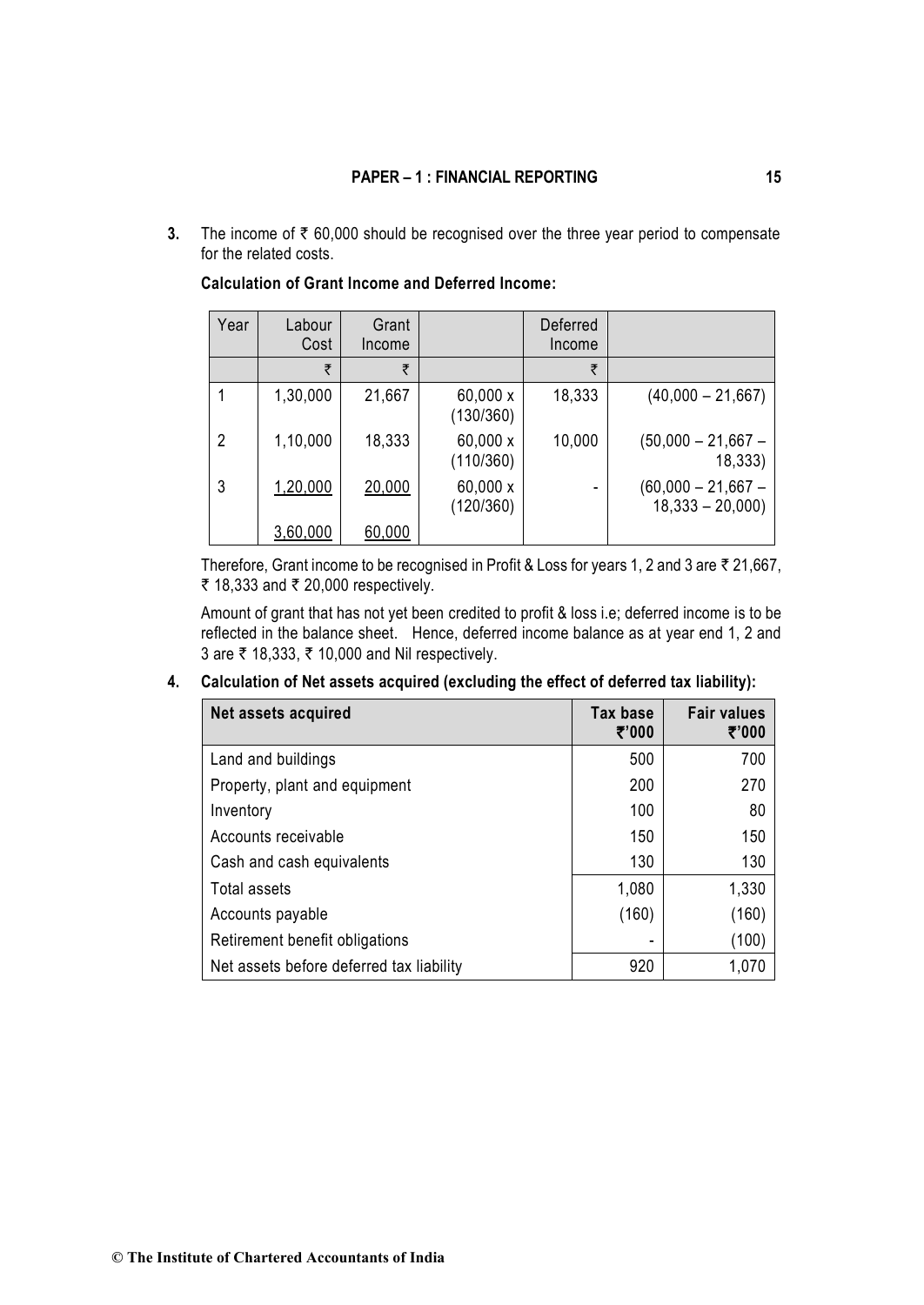|                                                                                                 | ₹'000 | ₹'000   |
|-------------------------------------------------------------------------------------------------|-------|---------|
| Fair values of S's identifiable assets and liabilities<br>(excluding deferred tax)              |       | 1,070   |
| Less: Tax base                                                                                  |       | (920)   |
| Temporary difference arising on acquisition                                                     |       | 150     |
| Net deferred tax liability arising on acquisition of entity<br>$S($ ₹150,000 @ 40%)             |       | 60      |
| Purchase consideration                                                                          |       | 1,500   |
| Less: Fair values of entity S's identifiable assets and<br>liabilities (excluding deferred tax) | 1,070 |         |
| Deferred tax liability                                                                          | (60)  | (1,010) |
| Goodwill arising on acquisition                                                                 |       | 490     |

**Calculation of deferred tax arising on acquisition of entity S and goodwill**

**Note:** Since, the tax base of the goodwill is nil, taxable temporary difference of  $\overline{44,90,000}$ arises on goodwill. However, no deferred tax is recognised on the goodwill. The deferred tax on other temporary differences arising on acquisition is provided at 40% and not 30%, because taxes will be payable or recoverable in entity S's tax jurisdictions when the temporary differences will be reversed.

- **5.** According to paragraph 14 of Ind AS 37, a provision shall be made if:
	- (a) an entity has a present obligation (legal or constructive) as a result of a past event;
	- (b) it is probable that an outflow of resources embodying economic benefits will be required to settle the obligation; and
	- (c) a reliable estimate can be made of the amount of the obligation. If these conditions are not met as of reporting date, no provision shall be recognised for that financial year.

Government of India issued the notification on 31st March, 2020 by way of an Ordinance and hence, it is most unlikely for any entity to have a present obligation on 31<sup>st</sup> March, 2020, for such a commitment. As these conditions are not met as of reporting date of financial year 2019 - 2020, no provision should be recognised in the financial statements for that financial year.

In the fact pattern given above, the accounting implications for the financial year 2019-2020 is as follows:

• Do not recognize expense / liability for the contribution to be made subsequent to the year ended 31st March, 2020 as it does not meet the criteria of a present obligation as at the balance sheet date. However, the expected spend may be explained in the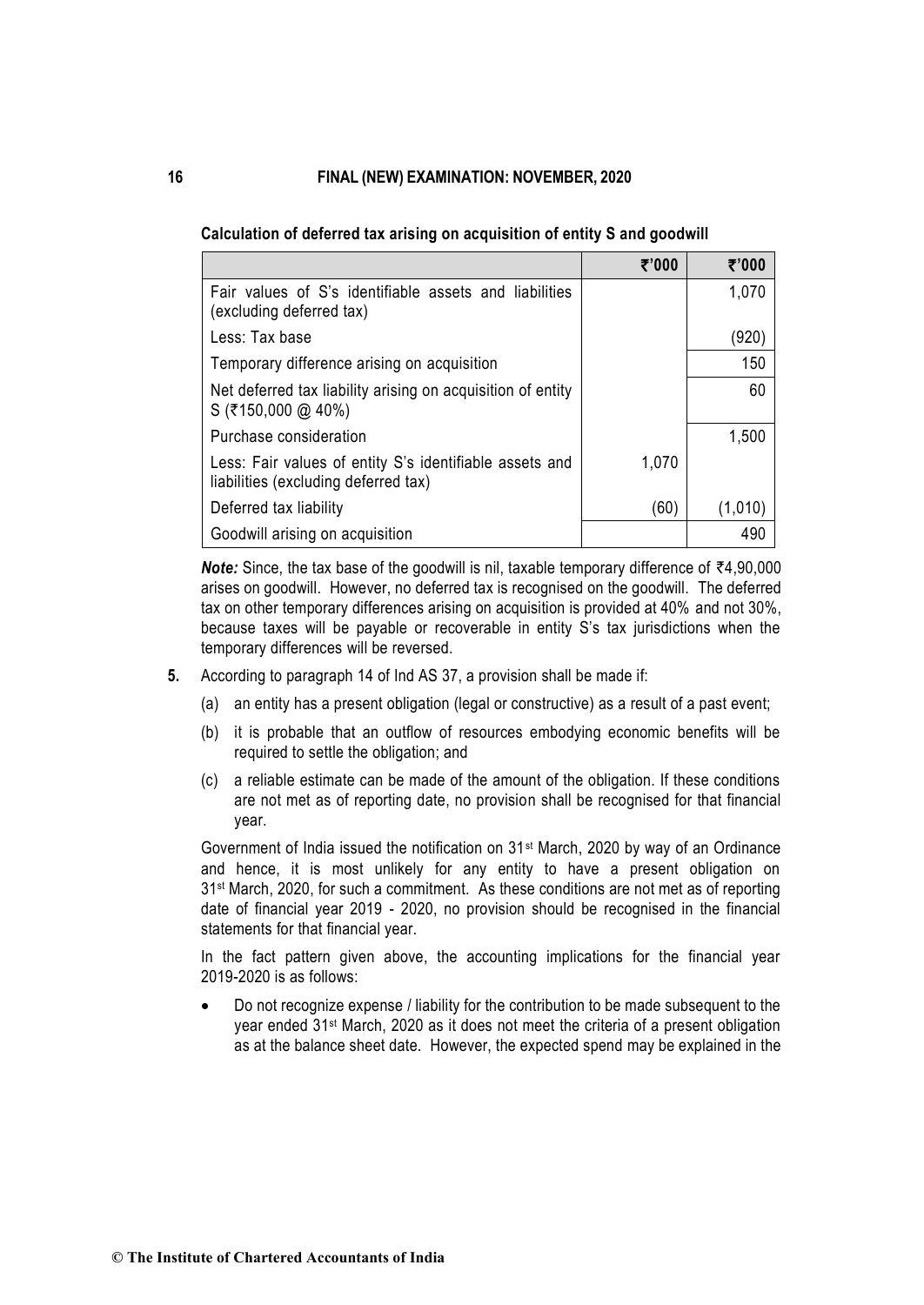notes to the accounts as the same will also be considered in measurement of deferred tax liability.

- If the entity claims a deduction in the Income Tax return for the financial year 2019 - 2020 for that contribution made subsequent to 31st March, 2020, recognise Deferred Tax Liability as there would be a tax saving in financial year 2019 - 2020 for a spend incurred in subsequent year.
- **6.** The transaction price should include management's estimate of the amount of consideration to which the entity will be entitled for the work performed.

| Probability-weighted                                      | Consideration |
|-----------------------------------------------------------|---------------|
| ₹1,50,000(fixed fee plus full performance bonus) x 60%    | ₹90,000       |
| ₹1,45,000 (fixed fee plus 90% of performance bonus) x 30% | ₹43,500       |
| ₹1,40,000 (fixed fee plus 80% of performance bonus) x 10% | ₹14,000       |
| Total probability-weighted consideration                  | ₹1,47,500     |

The total transaction price is  $\bar{\tau}$  1,47,500, based on the probability-weighted estimate. The contractor will update its estimate at each reporting date.

**7. Table showing computation of tax charge:**

|                   | Quarter                 | Quarter     | Quarter     | Quarter                 | Year                    |
|-------------------|-------------------------|-------------|-------------|-------------------------|-------------------------|
|                   | ending 31 <sup>st</sup> | ending 30th | ending 30th | ending 31 <sup>st</sup> | ending 31 <sup>st</sup> |
|                   | March,                  | June,       | September,  | December,               | December,               |
|                   | 2019                    | 2019        | 2019        | 2019                    | 2019                    |
|                   |                         |             |             |                         |                         |
| Profit before tax | 10,000                  | 10,000      | 10,000      | 10,000                  | 40,000                  |
| Tax charge        | (2,500)                 | (3,000)     | (3,000)     | (3,000)                 | (11, 500)               |
|                   | 7,500                   | 7,000       | 7,000       | 7,000                   | 28,500                  |

Since an entity's accounting year is not same as the tax year, more than one tax rate might apply during the accounting year. Accordingly, the entity should apply the effective tax rate for each interim period to the pre-tax result for that period.

**8.** Entities A and B are related parties, because the director (Mr. X) controls entity A and is a member of the key management personnel of entity B.

Answers to different given situations would be as under:

**(a) Mr. X resigned as a director of entity A, but retained his 95% holding**

Mr. X continues to control entity A through his 95% holding even though he is not (nominally) a director of the entity. Entities A and B are related if Mr. X controls the trust. Mr. X controls entity A and also, through the trust, controls entity B. Entities A and B are controlled by the same person, and so they are related parties.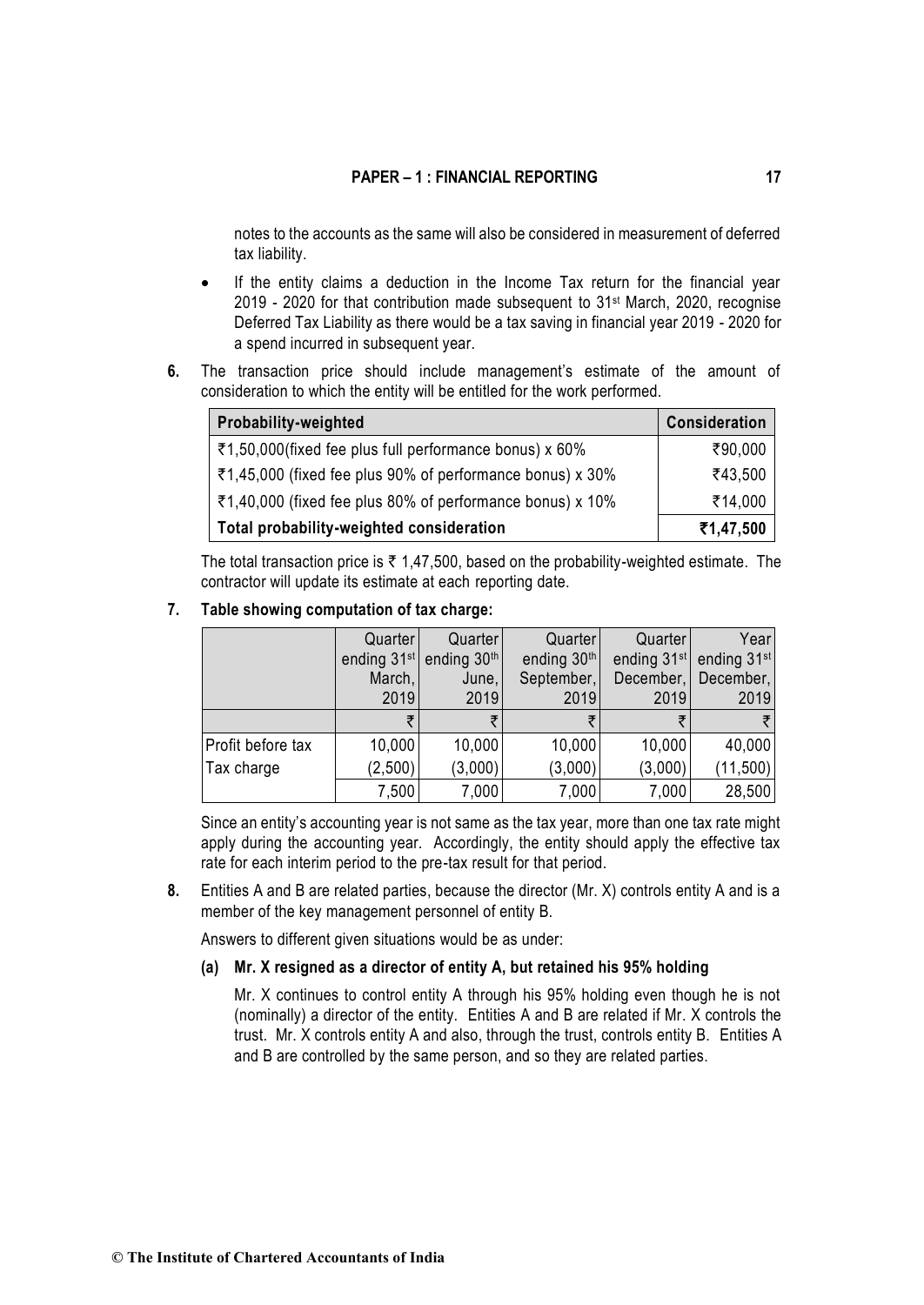Mr. X might still be a member of 'key management personnel' even though he is not (nominally) a director of entity A. Key management personnel includes, but is not restricted to, directors, which include those who are executive 'or otherwise' provided they had authority and responsibility for planning, directing and controlling the activities of the entity. There could be two reasons why entities A and B would continue to be related parties: Mr. X being a member of 'Key management personnel' of entity A and Mr. X controlling entity A.

## **(b) Mr. X resigned as a director of entities A and B and transferred the 95% holding in entity A to the trust.**

If Mr. X controls the trust, he controls entities A and B through the trust, so they will be related parties (see reason in (a) above)

Mr. X is a member of 'key management personnel' of the two entities (see (a) above) if, as seems likely, he continues to direct their operating and financial policies. The substance of the relationship and not merely the legal form should be considered. If Mr X is regarded as a member of the key management personnel of, say, entity A, entity B is a related party, because he exercises control or significant influence over entity B by virtue of his control over the trust.

### **9. Initial recognition of cattle**

| Fair value less costs to sell (₹1,00,000 – ₹1,000 - ₹2,000)         | 97,000   |
|---------------------------------------------------------------------|----------|
| Cash outflow (₹1,00,000 + ₹1,000 + ₹2,000)                          | 1,03,000 |
| Loss on initial recognition                                         | 6,000    |
| Cattle Measurement at year end                                      |          |
| Fair value less costs to sell (₹1,10,000 – 1,000 – (2% x 1,10,000)) | 1,06,800 |

At 31<sup>st</sup> March, 2020, the cattle is measured at fair value of  $\bar{\tau}$  1,09,000 less the estimated auctioneer's fee of  $\bar{\tau}$  2,200). The estimated transportation costs of getting the cattle to the auction of  $\bar{\tau}$  1,000 are deducted from the sales price in determining fair value.

**10.** Ignoring depreciation, the loss that would be reported in the Profit and Loss as a result of the impairment is as follows:

| *Carrying value at balance sheet date-US\$ 16,20,000 @ £ 1.8 =       | 9,00,000     |
|----------------------------------------------------------------------|--------------|
| Historical cost- US\$ 18,00,000 @ £ 1.6 =                            | 11,25,000    |
| Impairment loss recognised in profit and loss                        | (2, 25, 000) |
| The components of the impairment loss can be analysed as follows:    |              |
| Change in value due to impairment = US\$ 1,80,000 $@ \text{£} 1.8 =$ | (1,00,000)   |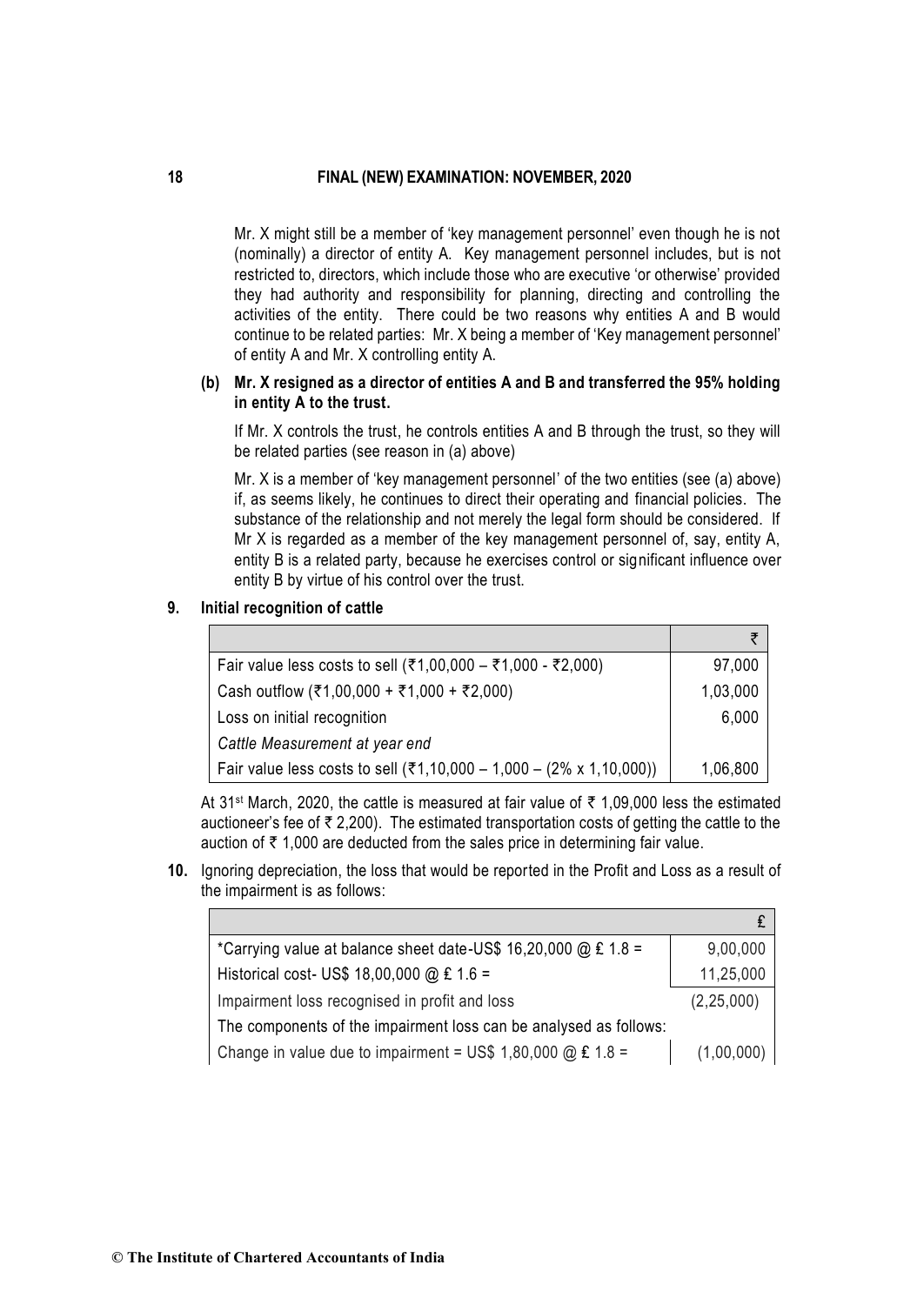| Exchange component of change =                |              |
|-----------------------------------------------|--------------|
| US\$ 18,00,000 @ 1.8 - US\$ 18,00,000 @ £ 1.6 | (1, 25, 000) |

\*Recoverable amount being less than cost becomes the carrying value.

## **11.** Computation of amounts to be recognized in the P&L and OCI:

| <b>Particulars</b>                                             | <b>USD</b> | Exchange rate | ₹       |
|----------------------------------------------------------------|------------|---------------|---------|
| Cost of the bond                                               | 1,000      | 40            | 40,000  |
| Interest accrued @ 10% p.a.                                    | 100        | 42            | 4,200   |
| Interest received (USD 1,250 x 4.7%)                           | (59)       | 45            | (2,655) |
| Amortized cost at year-end                                     | 1,041      | 45            | 46,845  |
| Fair value at year end                                         | 1,060      | 45            | 47,700  |
| Interest income to be recognized in P & L                      |            |               | 4,200   |
| Exchange gain on the principal amount [1,000 x (45-40)]        |            |               | 5,000   |
| Exchange gain on interest accrual [100 x (45 - 42)]            |            |               | 300     |
| Total exchange gain/loss to be recognized in P&L               |            |               | 5,300   |
| Fair value gain to be recognized in OCI [45 x (1,060 - 1,041)] |            |               | 855     |

**Journal entry to recognize gain/loss**

| Bond (₹ 47,700 – ₹ 40,000) | Dr. | 7,700 |       |
|----------------------------|-----|-------|-------|
| Bank (Interest received)   | Dr. | 2,655 |       |
| To Interest Income (P & L) |     |       | 4,200 |
| To Exchange gain (P & L)   |     |       | 5,300 |
| To OCI (fair value gain)   |     |       | 855   |

**12.** Calculation of Inventory value per unit as per Ind AS 2:

| <b>Particulars</b>                               | Value per unit |
|--------------------------------------------------|----------------|
|                                                  |                |
| Raw material                                     | 200            |
| Labour                                           | 100            |
| Variable manufacturing overhead                  | 100            |
| Fixed production overhead (1,00,00,000/1,00,000) | 100            |
|                                                  | 500            |

Fixed overheads are absorbed based on normally capacity level, i.e.; 1,00,000 units, rather than on the basis of actual production, i.e.; 50,000 units. Therefore, fixed manufacturing overhead on 50,000 units, will be absorbed as inventory value. The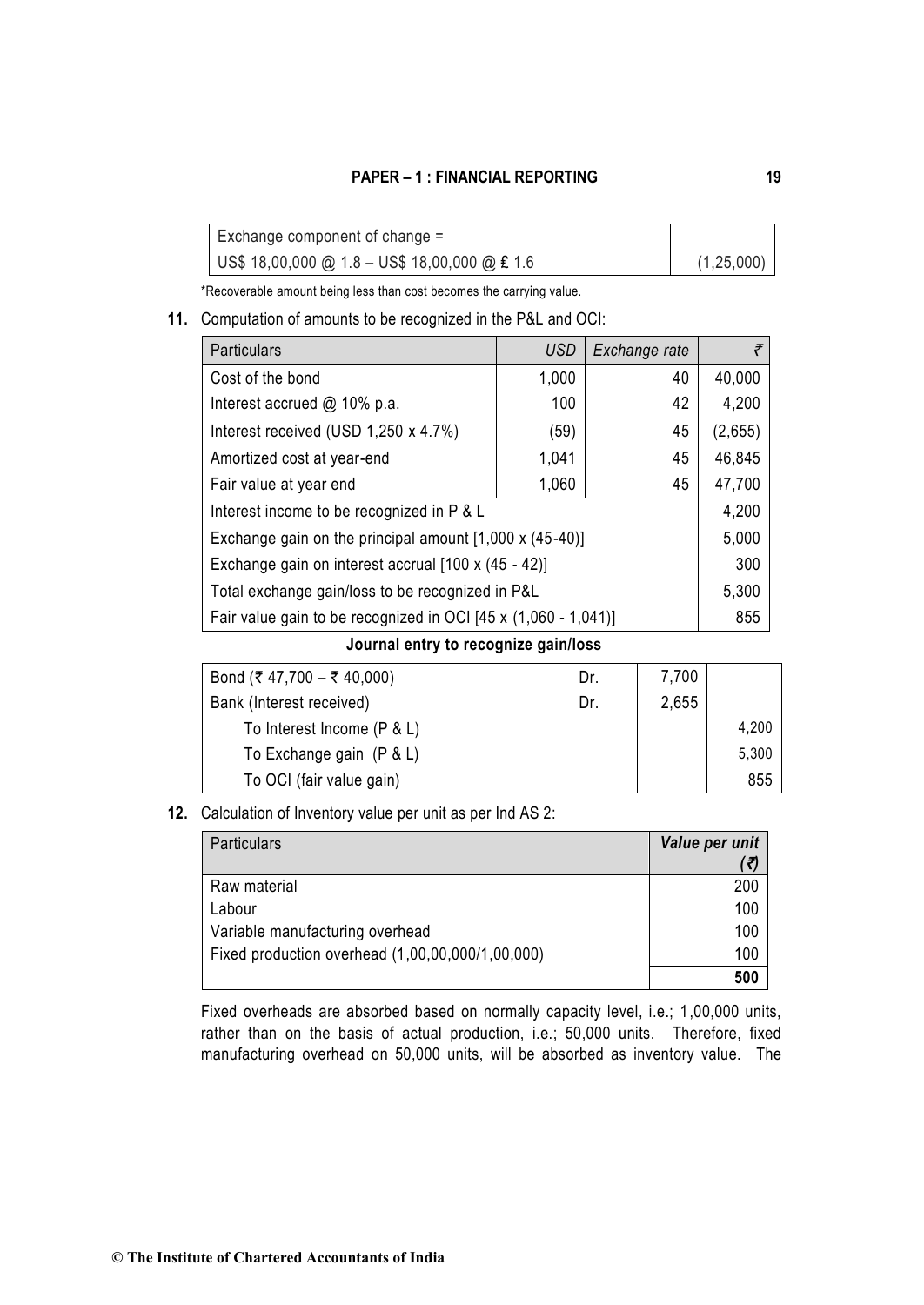remaining fixed manufacturing overhead  $\bar{\tau}$  50,00,000 (1,00,00,000 - 50,00,000) will be charged to P&L.

**Note:** Selling costs are excluded from the cost of inventories and recognised as expense in the period in which they are incurred.

**13.** Events after the reporting period are those events, favourable and unfavourable, that occur between the end of the reporting period and the date when the financial statements are approved by the Board of Directors in case of a company, and, by the corresponding approving authority in case of any other entity for issue.

Two types of events can be identified:

- (a) those that provide evidence of conditions that existed at the end of the reporting period (adjusting events after the reporting period); and
- (b) those that are indicative of conditions that arose after the reporting period ( non adjusting events after the reporting period).

An entity shall adjust the amounts recognised in its financial statements to reflect adjusting events after the reporting period. In the instant case, since fire took place after the end of the reporting period, it is a non-adjusting event. However, in accordance with para 21 of Ind AS 10, disclosures regarding non-adjusting event should be made in the financial statements, i.e., the nature of the event and the expected financial effect of the same.

With regard to going concern basis followed for preparation of financial statements, the company needs to determine whether it is appropriate to prepare the financial statements on going concern basis, since there is only one plant which has been damaged due to fire. If the effect of deterioration in operating results and financial position is so pervasive that management determines after the reporting period either that it intends to liquidate the entity or to cease trading, or that it has no realistic alternative but to do so, preparation of financial statements for the financial year 2019-2020 on going concern assumption may not be appropriate. In that case, the financial statements may have to be prepared on a basis other than going concern.

However, if the going concern assumption is considered to be appropriate even after the fire, no adjustment is required in the financial statements for the year ending 31.03.20 20.

**14.** As per Ind AS 38, for an item to be recognised as an intangible asset, it must meet the definition of an intangible asset, i.e., identifiability, control over a resource and existence of future economic benefits and also recognition criteria.

With regard to establishment of control, paragraph 13 of Ind AS 38 states that an entity controls an asset if the entity has the power to obtain the future economic benefits flowing from the underlying resource and to restrict the access of others to those benefits. The capacity of an entity to control the future economic benefits from an intangible asset would normally stem from legal rights that are enforceable in a court of law. In the absence of legal rights, it is more difficult to demonstrate control. However, legal enforceability of a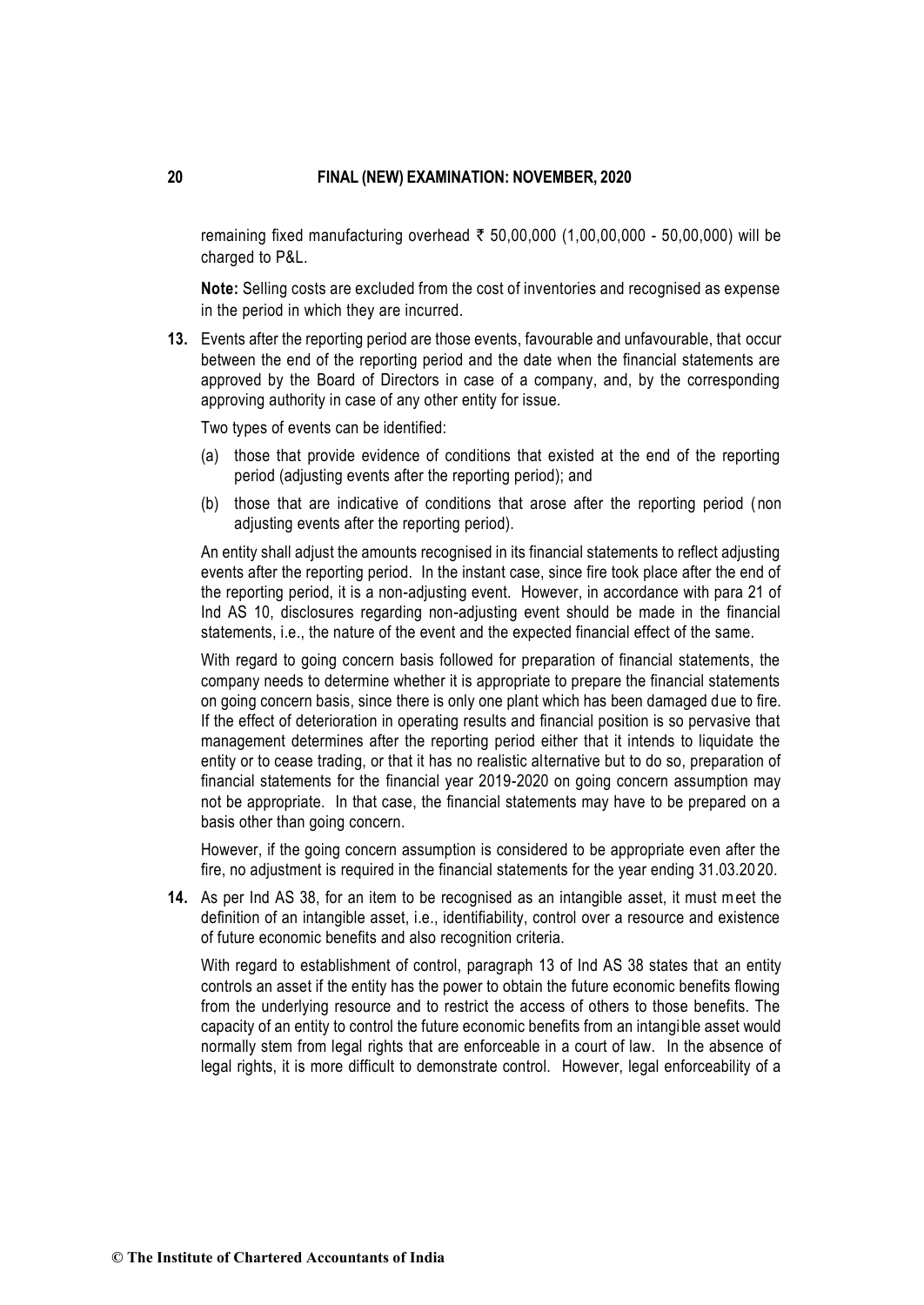right is not a necessary condition for control because an entity may be able to control the future economic benefits in some other way.

Further, paragraph 15 of Ind AS 38 provides that an entity may have a team of skilled staff and may be able to identify incremental staff skills leading to future economic benefits from training. The entity may also expect that the staff will continue to make their skills available to the entity. However, an entity usually has insufficient control over the expected future economic benefits arising from a team of skilled staff and from training for these items to meet the definition of an intangible asset. For a similar reason, specific management or technical talent is unlikely to meet the definition of an intangible asset, unless it is protected by legal rights to use it and to obtain the future economic benefits expected from it, and it also meets the other parts of the definition.

Since the right in the instant case is contractual, identifiability criterion is satisfied. Based on the facts provided in the given case, the player is prohibited from playing in other teams by the terms of the contract which legally binds the player to stay with ABC Ltd for 5 years.

Accordingly, in the given case, the company would be able to demonstrate control. Future economic benefits are expected to arise from use of the player in matches. Further, cost of obtaining rights is also reliably measurable. Hence, it can recognise the costs incurred to obtain the right regarding the player as an intangible asset. However, careful assessment of relevant facts and circumstances of each case is required to be made.

**15.** Paragraph 24 of Ind AS 16, inter alia, provides that when an item of property, plant and equipment is acquired in exchange for a non-monetary asset or assets, or a combination of monetary and non-monetary assets, the cost of such an item of property, plant and equipment is measured at fair value unless (a) the exchange transaction lacks commercial substance or (b) the fair value of neither the asset received nor the asset given up is reliably measurable. If the acquired item is not measured at fair value, its cost is measured at the carrying amount of the asset given up.

Further as per paragraph 25 of Ind AS 16, an entity determines whether an exchange transaction has commercial substance by considering the extent to which its future cash flows are expected to change as a result of the transaction. An exchange transaction has commercial substance if:

- (a) the configuration (risk, timing and amount) of the cash flows of the asset received differs from the configuration of the cash flows of the asset transferred; or
- (b) the entity-specific value of the portion of the entity's operations affected by the transaction changes as a result of the exchange; and
- (c) the difference in (a) or (b) is significant relative to the fair value of the assets exchanged.

In the given case, the transaction lacks commercial substance as the company's cash flows are not expected to significantly change as a result of the exchange because the factories are located in the same vicinity i.e. it is in the same position as it was before the transaction.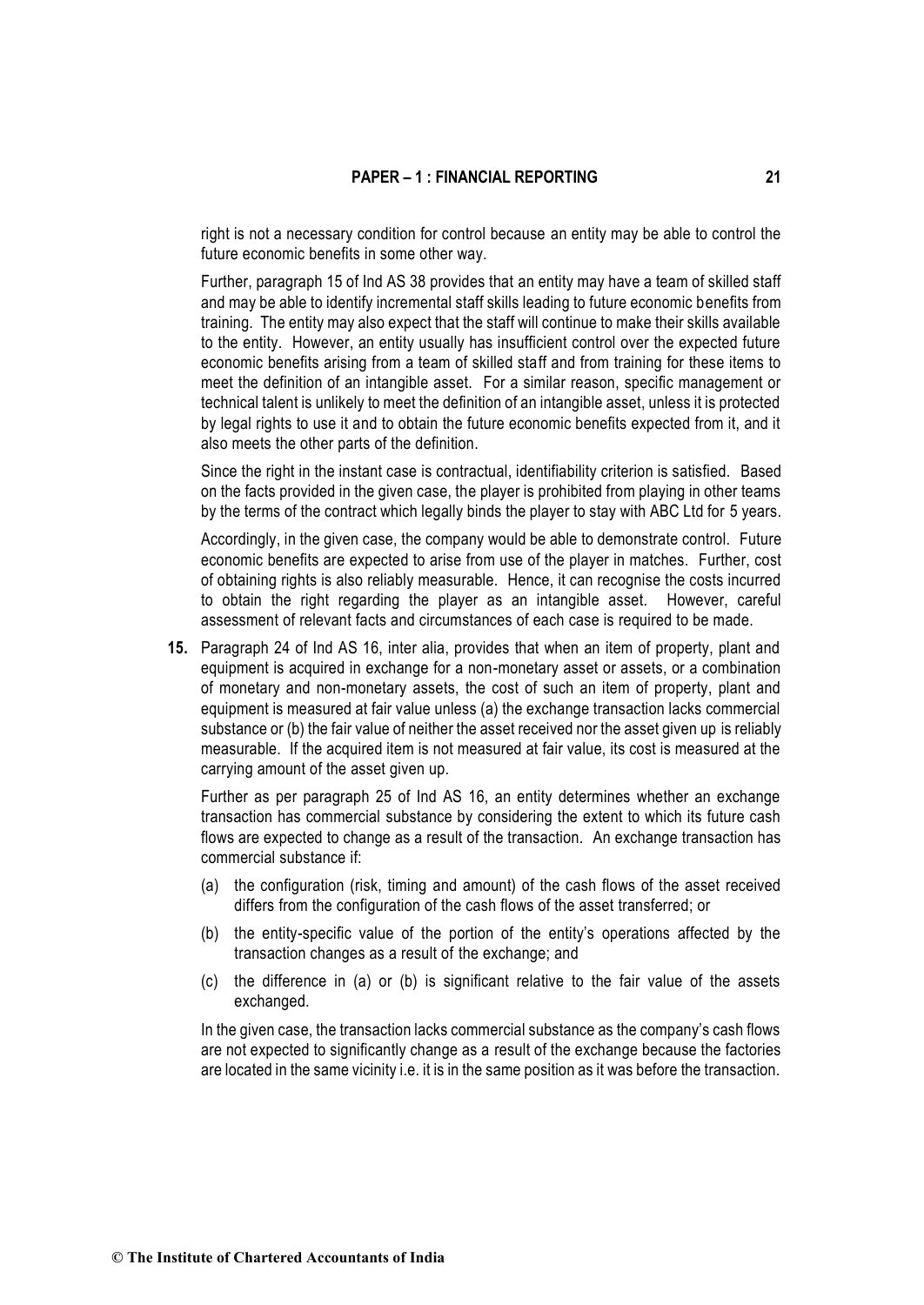Hence, Entity X will have to recognise the assets received at the carrying amount of asset given up, i.e.,  $\bar{\tau}$  1,00,000 being carrying amount of existing warehouse of Entity X and  $\bar{\tau}$  5,000 received will be deducted from the cost of property, plant and equipment. Therefore, the warehouse of Entity Y is recognised as property, plant and equipment with a carrying value of  $\bar{\tau}$  95,000 in the books of Entity X.

**16.** Paragraph 10 of Ind AS 27, Separate Financial Statements inter-alia provides that, when an entity prepares separate financial statements, it shall account for investments in subsidiaries, joint ventures and associates either at cost, or in accordance with Ind AS 109, Financial Instruments in its separate financial statements. Further, the entity shall apply the same accounting for each category of investments.

It may be noted that although the 'category' is used in number of Standards, it is not defined in any of the Ind AS. It seems that subsidiaries, associates and joint ventures would qualify as separate categories. Thus, the same accounting policies are applied for each category of investments - i.e. each of subsidiaries, associates and joint ventures. However, paragraph 10 of Ind AS 27 should not be read to mean that, in all circumstances, all investments in associates are one 'category' of investment and all investments in joint ventures or an associate are one 'category' of investment. These categories can be further divided into sub-categories provided the sub-category can be defined clearly and objectively and results in information that is relevant and reliable. For example, an investment entity parent can have investment entity subsidiary (at fair value through profit or loss) and non-investment entity subsidiary (whose main purpose is to provide services that relate to the investment entity's investment activities) as separate categories in its separate financial statements. In the present case, investment in subsidiaries and associates are considered to be different categories of investments. Further, Ind AS 27 requires to account for the investment in subsidiaries, joint ventures and associates either at cost, or in accordance with Ind AS 109 for each category of Investment. Thus, AB Limited can carry its investments in subsidiaries at cost and its investments in associates as financial assets in accordance with Ind AS 109 in its separate financial statements.

**17.** Entity X identifies that the contract contains lease of premises and non-lease component of facilities availed. As Entity X has not elected to apply the practical expedient as provided in paragraph 15, it will separate the lease and non-lease components and allocate the total consideration of  $\bar{\tau}$  1,70,000 to the lease and non-lease components in the ratio of their relative stand-alone selling prices as follows:

| <b>Particulars</b>   | <b>Stand-alone</b><br><b>Prices</b> | % of total Stand-<br>alone Price | <b>Allocation of</b><br>consideration |
|----------------------|-------------------------------------|----------------------------------|---------------------------------------|
|                      | Ŧ                                   |                                  |                                       |
| <b>Building rent</b> | 1,20,000                            | 60%                              | 1,02,000                              |
| Service charge       | 80,000                              | 40%                              | 68,000                                |
| Total                | 2,00,000                            | 100%                             | 1,70,000                              |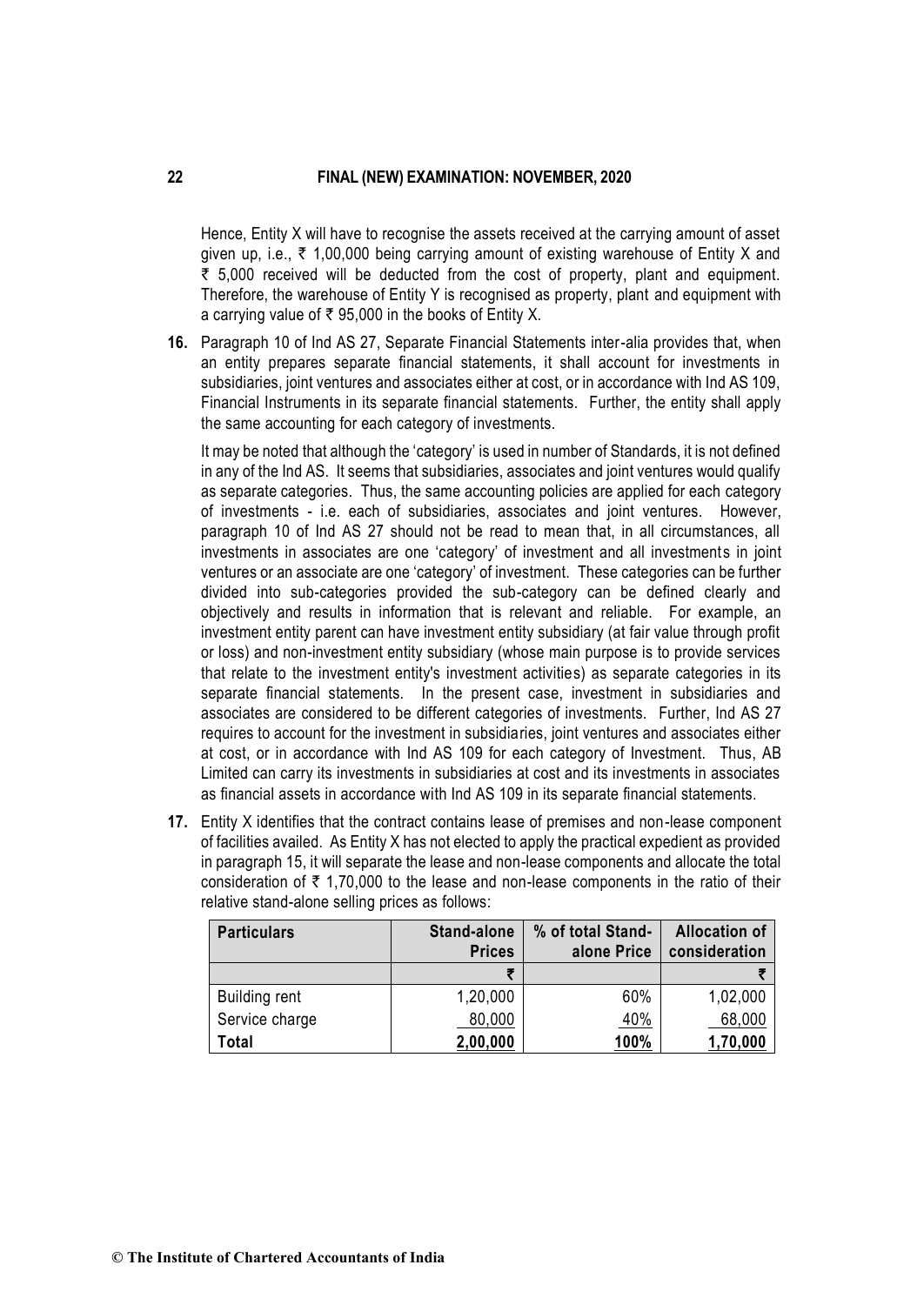| Year              | <b>Lease Payment</b><br>(A)          | <b>Present value</b><br>factor $@$ 10% (B) | <b>Present value of lease</b><br>payments $(A \times B = C)$ |
|-------------------|--------------------------------------|--------------------------------------------|--------------------------------------------------------------|
| Year 1            | 1,02,000                             | .909                                       | 92,718                                                       |
| Year 2            | 1,02,000                             | .826                                       | 84,252                                                       |
| Year 3            | 1,02,000                             | .751                                       | 76,602                                                       |
| Year 4            | 1,02,000                             | .683                                       | 69,666                                                       |
| Year 5            | 1,02,000                             | .621                                       | 63,342                                                       |
| Year <sub>6</sub> | 1,02,000                             | .564                                       | 57,528                                                       |
| Year 7            | 1,02,000                             | .513                                       | 52,326                                                       |
| Year <sub>8</sub> | 1,02,000                             | .467                                       | 47,634                                                       |
| Year 9            | 1,02,000                             | .424                                       | 43,248                                                       |
|                   | Lease Liability at commencement date |                                            | 5,87,316                                                     |

As Entity X's incremental borrowing rate is 10%, it discounts lease payments using this rate and the lease liability at the commencement date is calculated as follows:

Further,  $\bar{\tau}$  68,000 allocated to the non-lease component of facility used will be recognised in profit or loss as and when incurred.

**18.** Para 36 of Ind AS 7 inter alia states that when it is practicable to identify the tax cash flow with an individual transaction that gives rise to cash flows that are classified as investing or financing activities the tax cash flow is classified as an investing or financing activity as appropriate. When tax cash flows are allocated over more than one class of activity, the total amount of taxes paid is disclosed.

Accordingly, the transactions are analysed as follows:

| <b>Particulars</b>        | Amount (in crore) | <b>Activity</b>           |
|---------------------------|-------------------|---------------------------|
| Sale Consideration        | 100               | <b>Investing Activity</b> |
| Capital Gain Tax          | (20)              | <b>Investing Activity</b> |
| <b>Business profits</b>   | 30                | <b>Operating Activity</b> |
| Tax on Business profits   | (3)               | <b>Operating Activity</b> |
| Dividend Payment          | (20)              | <b>Financing Activity</b> |
| Dividend Distribution Tax | (2)               | <b>Financing Activity</b> |
| Income Tax Refund         | 1.5               | <b>Operating Activity</b> |
| <b>Total Cash flow</b>    | 86.5              |                           |

| <b>Activity wise</b>      | Amount (in crore) |
|---------------------------|-------------------|
| <b>Operating Activity</b> | 28.5              |
| <b>Investing Activity</b> | 80                |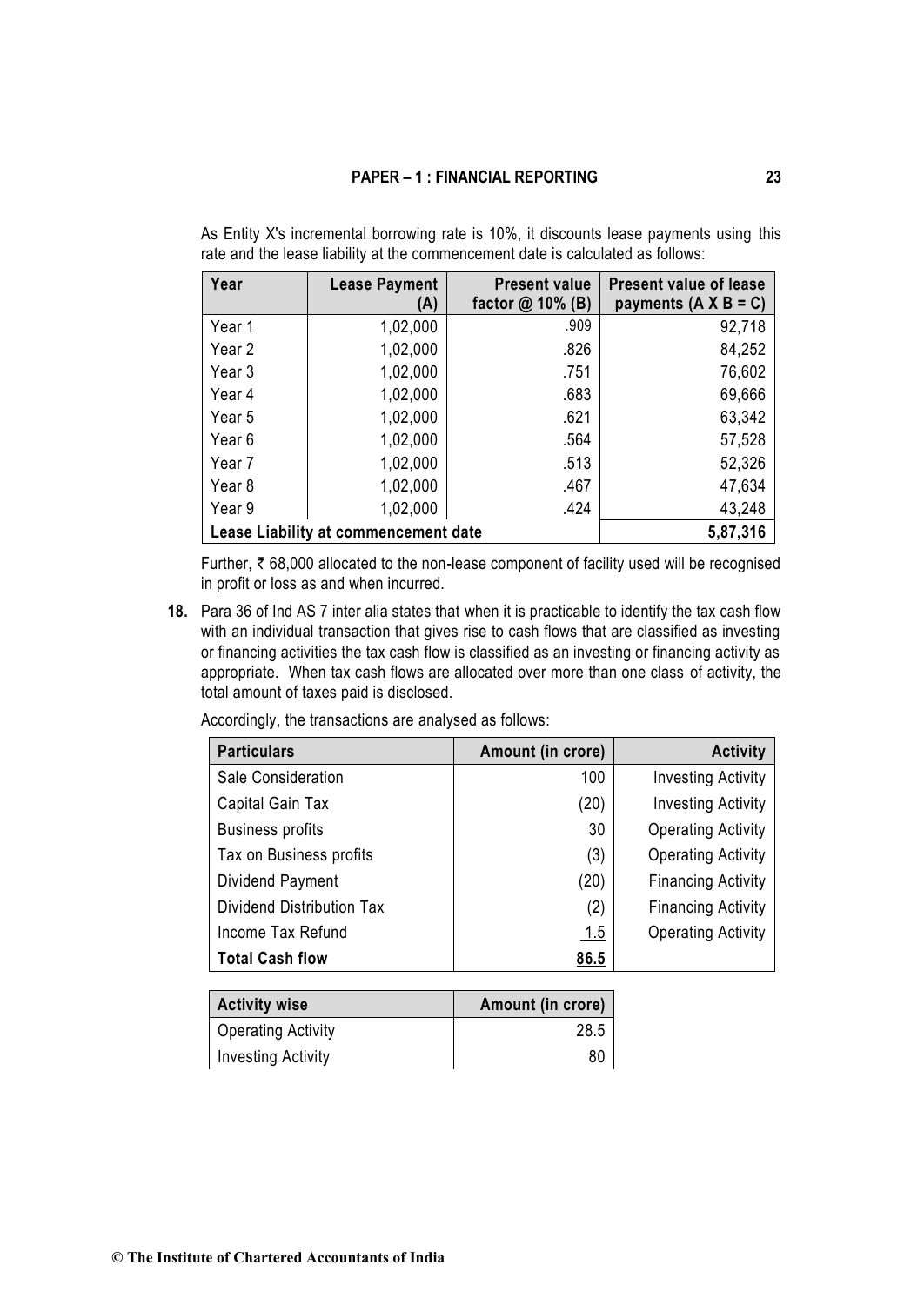| Financing Activity | (22) |
|--------------------|------|
| Total              | 86.5 |

**19.** As per para B15 of Ind AS 103, in a business combination effected primarily by exchanging equity interests, the acquirer is usually the entity that issues its equity interests. However, in some business combinations, commonly called 'reverse acquisitions', the issuing entity is the acquiree.

Other pertinent facts and circumstances shall also be considered in identifying the acquirer in a business combination effected by exchanging equity interests, including:

**The relative voting rights in the combined entity after the business combination** - The acquirer is usually the combining entity whose owners as a group retain or receive the largest portion of the voting rights in the combined entity.

Based on above mentioned para, acquirer shall be either of the combining entities (i.e. Veera Limited or Zeera Limited), whose owners as a Group retain or receive the largest portion of the voting rights in the combined entity.

Hence, in the above scenario Veera Limited's shareholder gets 66.67% share (100 / 150 x 100) and Zeera Limited's shareholder gets 33.33% share in Meera Limited. Hence, Veera Limited is acquirer as per the principles of Ind AS 103.

**20.** Investment property is held to earn rentals or for capital appreciation or both. Ind AS 40 shall be applied in the recognition, measurement and disclosure of investment property. An investment property shall be measured initially at its cost. After initial recognition, an entity shall measure all of its investment properties in accordance with the requirement of Ind AS 16 for cost model.

The measurement and disclosure of Investment property as per Ind AS 40 in the balance sheet would be depicted as follows:

| Particulars                                     | Period ended 31 <sup>st</sup> March, 2020<br>$(5$ in crore) |
|-------------------------------------------------|-------------------------------------------------------------|
| Gross Amount:                                   |                                                             |
| Opening balance (A)                             | 10.00                                                       |
| Additions during the year (B)                   | 2.00                                                        |
| Closing balance $(C) = (A) + (B)$               | 12.00                                                       |
| Depreciation:                                   |                                                             |
| Opening balance (D)                             | 2.50                                                        |
| Depreciation during the year (E) $(0.5 + 0.05)$ | 0.55                                                        |

### **INVESTMENT PROPERTIES:**